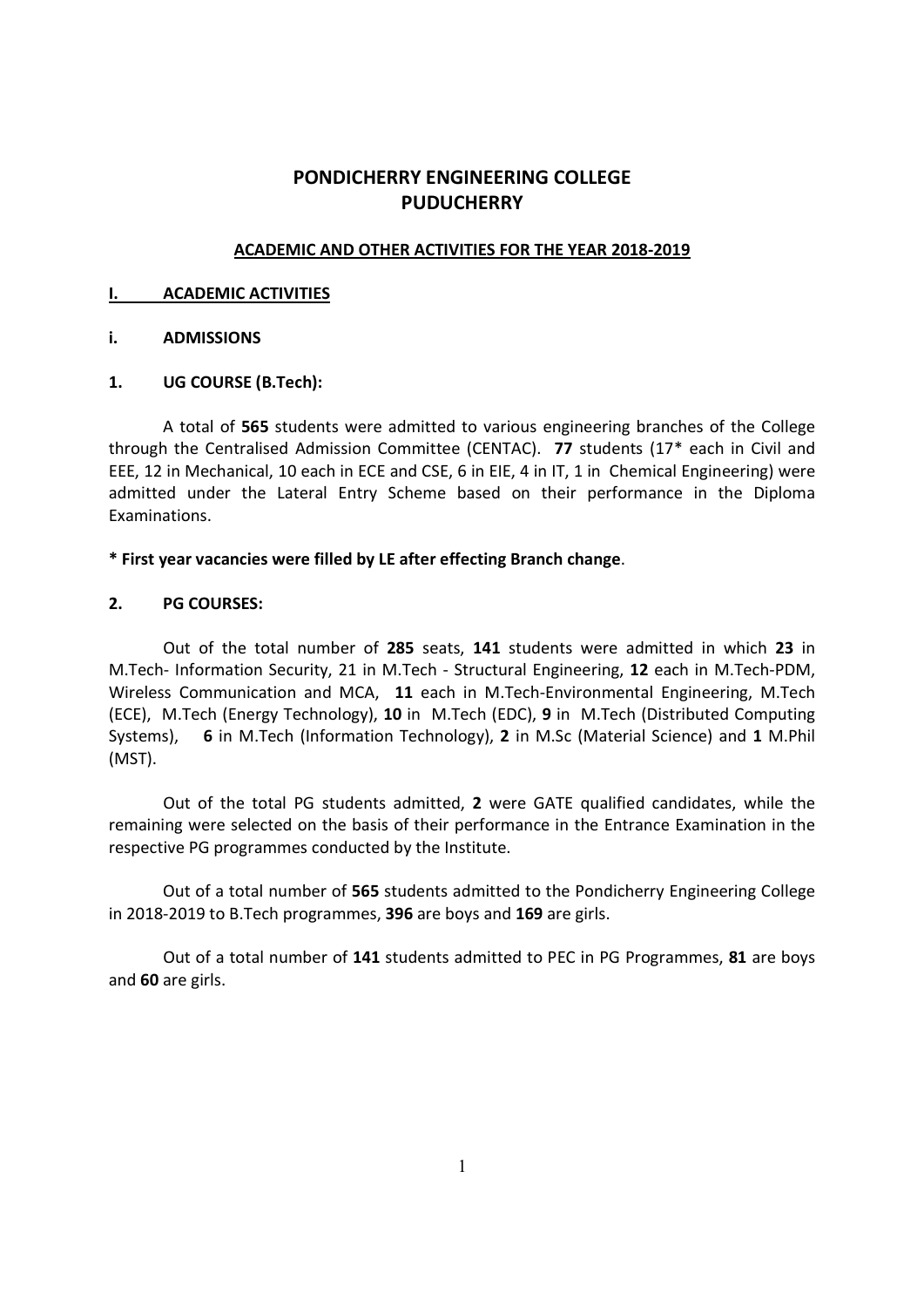#### ii. STUDENTS PERFORMANCE IN UG PROGRAMMES

 The following is a brief summary of the examination results of students of Pondicherry Engineering College, based on examinations conducted in April/May 2018.

 The overall pass percentage of final year B.Tech students was 78.96%. The overall pass percentage of 3<sup>rd</sup> year B.Tech students was 67.37%. The overall pass percentage of  $2^{nd}$  year B.Tech students was 49.74%. The overall pas percentage of  $1<sup>st</sup>$  year B. Tech students was 55.61%

## iii. STUDENTS PERFORMANCE IN PG PROGRAMMES

100% pass was registered in PG Programmes viz. M.Tech (Energy Technology), M.Tech (Information Technology), M.Tech (Instrumentation Engineering), M.Tech (Electronics and Communication Engineering), M.Tech (Wireless Communication), M.Tech (Structural Engineering), M.Tech (Environmental Engineering), M.Tech (Distributed Computing System), M.Tech (Product Design Manufacturing) and M.Tech (Electrical Drives and Controls), 95.24% in M.Tech (Information Security), and 96.88% in MCA.

## iv. SCHOLARSHIP

184 students of the College have been obtaining various Scholarships as detailed below under Direct Central Assistance for the academic year 2018-2019.

- $\triangleright$  Post Matric Scholarship to SC students, Adi-Dravidar Welfare Dept., Govt. of Puducherry – 102 students.
- Dr.B.R.Ambedkar Financial Assistance to SC students, Adi-Dravidar Welfare Dept., Govt. of Puducherry – 48 students.
- $\triangleright$  Special Scholarship Scheme for North East Region Ishan Uday (University Grants Commission, Govt. of India)  $-1$  student.
- Post Graduate Scholarship to SC students (University Grants Commission, Govt. of India) – 1 student
- ▶ Prime Minister Scholarship (Dept. of Ex-Servicemen Welfare, Govt. of India) 5 students
- $\triangleright$  Educational Scholarship (Puducherry State Waqf Board, Govt. of Puducherry) 7 students
- $\triangleright$  Southern Railway Assistance-ship from Staff Benefit Fund (Southern Railway, Govt. of  $India - 1 student$
- Pragati Scholarship (AICTE, New Delhi, Govt. of India) 8 students
- $\triangleright$  Educational Scholarship (Neyveli Lignite Corporation Ltd., Neyveli) 2 students
- Schoarlship for Differently Abled Persons (Directorate of Social Welfare, Govt. of Puducherry) – 1 student
- Central Sector Scholarship Scheme (Directorate of Higher & Technical Education, Government of Tamil Nadu)  $-1$  student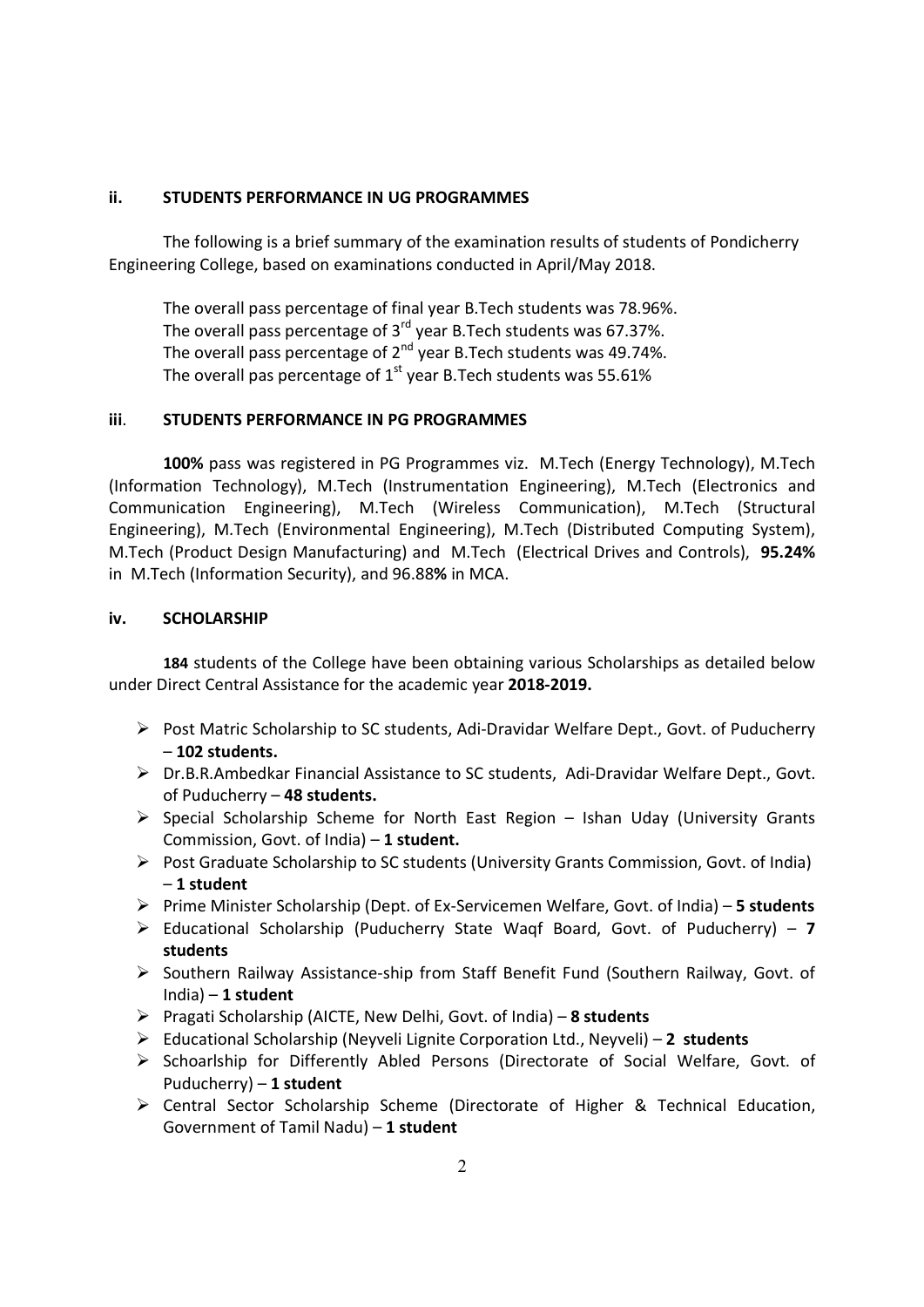- Central Sector Scholarship Scheme (Directorate of Higher & Technical Education, Government of Puducherry) – 1 student
- Post Matric Scholarship to SC students (Department of Adi Dravidar Welfare Dept., Govt. of Tamil Nadu) – 3 students
- Financial Assistance by Puducherry Police Welfare Society (Police Department of Puducherry) – 3 students

# II STUDENTS' COUNCIL ACTIVITIES

# A. INVITED LECTURES

 13 invited lectures were arranged by various departments during the year 2018-19, the details of which are given below:

# Department of Civil Engineering

| SI.<br>No. | <b>Lecture By</b>                                           | <b>Topic</b>                               | <b>Date</b>                                        |
|------------|-------------------------------------------------------------|--------------------------------------------|----------------------------------------------------|
| 01.        | TelAviv University,<br>Israel &<br><b>IIT Madras</b>        | Recent Advances in Wastewater<br>Treatment | One Day<br>International<br>Workshop<br>15.10.2018 |
| 02.        | Mr. Udaya Sathyamoorthy,<br>Australia                       | Special Lecturer on Civil<br>Engineering   | August                                             |
| 03.        | Mr.Anbu Gandhi<br>Director<br><b>Agriculture Department</b> | Lecture on World Water Day                 |                                                    |

# Department of Mechanical Engineering

| SI.<br>No. | Lecture By                                                                                              | Topic                                                                                                                                                                    | Date       |
|------------|---------------------------------------------------------------------------------------------------------|--------------------------------------------------------------------------------------------------------------------------------------------------------------------------|------------|
| 01.        | Er. Valavan Sivalingam<br>Chief Technical Officer,<br><b>Entrprise Security Solution,</b><br>Puducherry | Recent trends in<br><b>Mechanical Engineering</b>                                                                                                                        | 10.08.2018 |
| 02.        | Er. M. PARANIDARAN<br>(Alumni of PEC, Batch:1990-94)<br>General Manager,<br>Supreme Industries, HOSUR   | Recent Advances in<br><b>Mechanical Engineering</b><br><b>Technical Meet</b><br>Sponsored by the<br><b>Institution of Engineers</b><br>India) Puducherry State<br>Centre | 21.09.2018 |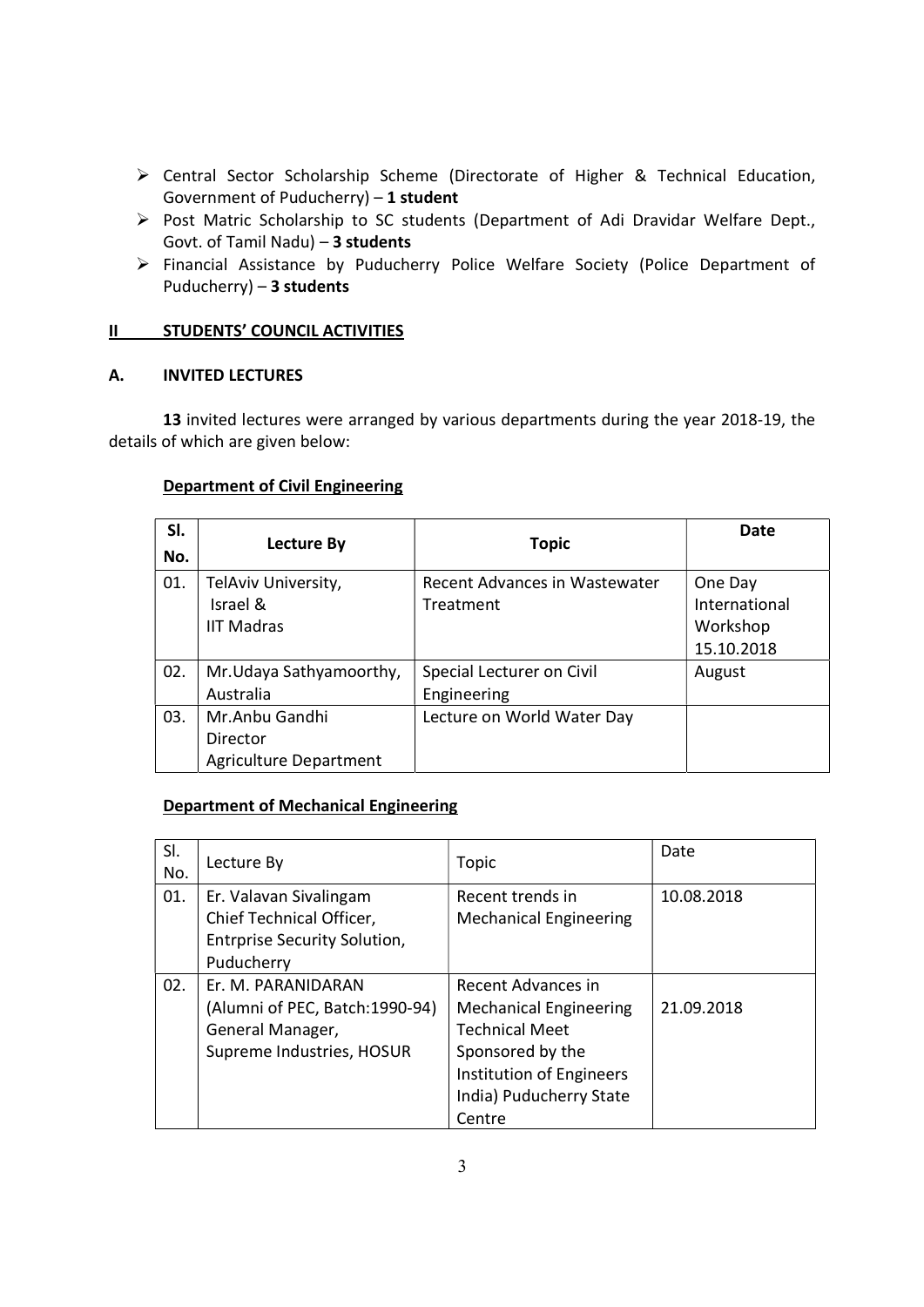| 03. | "World Standard Day - 2018" | "Innovation Nation"      |            |
|-----|-----------------------------|--------------------------|------------|
|     | Theme: Innovation nation    | <b>Technical Meet</b>    | 22.10.2018 |
|     | Er. P.C. PANDIAN,           | Sponsored by the         |            |
|     | Approved Valuer - Chartered | Institution of Engineers |            |
|     | Engineer                    | India) Puducherry State  |            |
|     |                             | Centre                   |            |

# Department of Electronics and Communication Engineering

| SI.<br>No. | Lecture By                                                             | <b>Topic</b>                                      | Date       |
|------------|------------------------------------------------------------------------|---------------------------------------------------|------------|
| 01.        | Dr. Deepak Selvanathan<br>Senior Process Engineer,                     | Development in Intel<br>Microprocessors           | 06.08.2018 |
|            | Intel Corporation, USA                                                 |                                                   |            |
| 02.        | Mr. Ashwin Shreshta Mallera,<br>Founder Head, Automotron,<br>Bengaluru | Design of Everyday<br><b>Things</b>               | 03.09.2018 |
| 03.        | Mr. Mugilan S,<br>Mukil Design Studio,<br>Chennai                      | How to Lead a Life with<br>Almost No Competition? | 11.02.2019 |

# Department of Electrical and Electronics Engineering

| SI.<br>No. | Lecture By                                                                                                | Topic                                                        | Date       |
|------------|-----------------------------------------------------------------------------------------------------------|--------------------------------------------------------------|------------|
| 01.        | Er.V.Vijay Karthik,<br>Lead-Technical Institute,<br>Substation Automation,<br>GET & D India Ltd., Chennai | <b>Recent Trends in Protection</b><br>and Switchgear Systems | 24.09.2018 |

# Department of Electronics and Instrumentation Engineering

| SI.<br>No. | Lecture By       | <b>Topic</b>                       | Date       |
|------------|------------------|------------------------------------|------------|
| 01.        | Dr.B.Varadharaju | Control Mechanism in<br>Human Body | 23.04.2018 |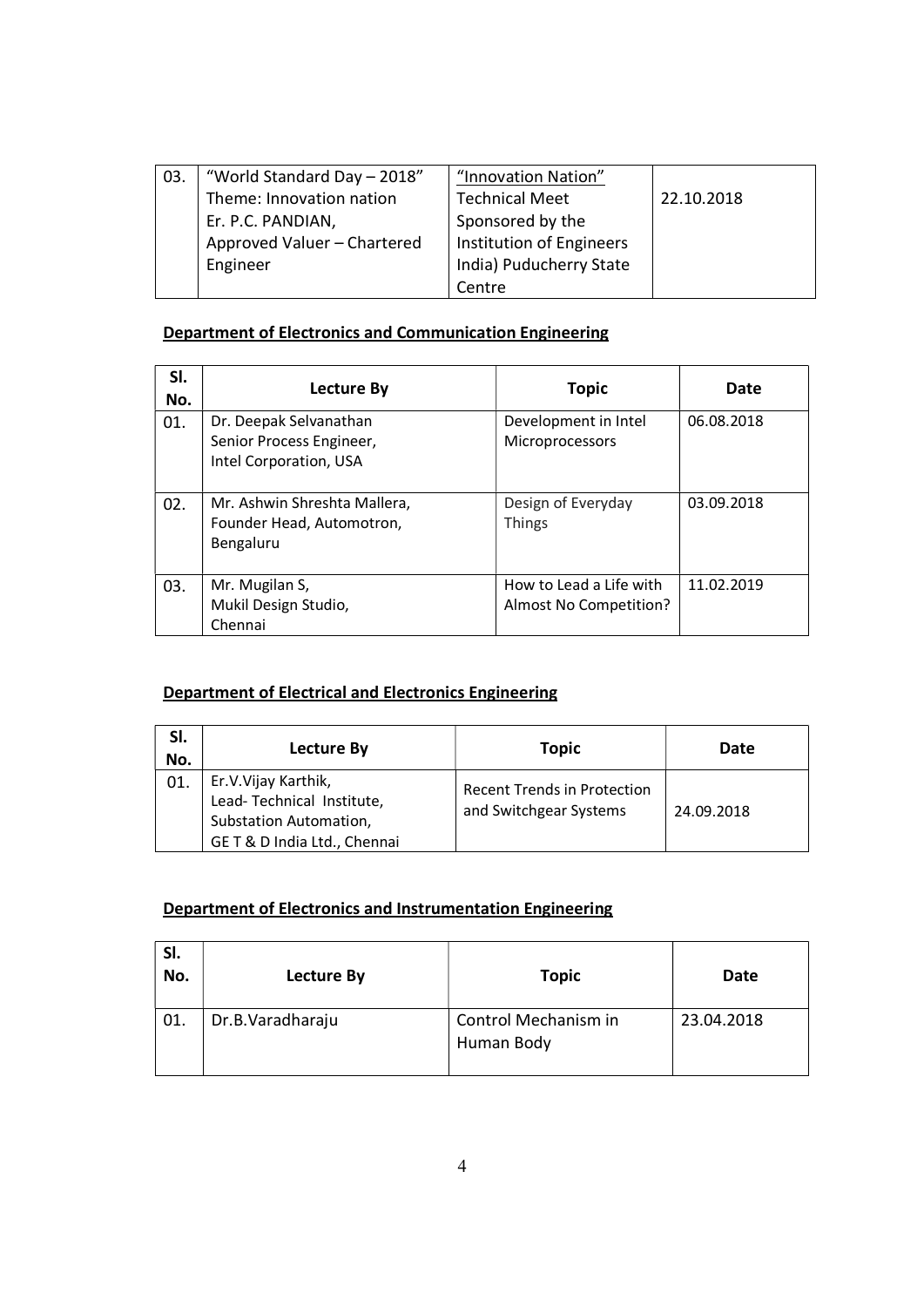| 02. | Mrs. Shreevibha                   | EIE Students' council FUSION | 29.08.2018 |
|-----|-----------------------------------|------------------------------|------------|
|     | Jeevarathinam, Senior Software    |                              |            |
|     | Specialist, DXC Technology &      |                              |            |
|     | Alumnus First Batch of EIE (2002) |                              |            |
| 03. | Dr.E.Srinivasan,                  | "Personality Identification  | 07.09.2018 |
|     | Professor, Dept of ECE, PEC       | Test"                        |            |
|     |                                   |                              |            |

## Department of Chemical Engineering

| SI.<br>No. | Lecture By                                                                                            | <b>Topic</b>                                         | Date       |
|------------|-------------------------------------------------------------------------------------------------------|------------------------------------------------------|------------|
| 01.        | Mr. Joseph Albert<br>Chief Technical Officer,<br>AJ Pharma Holding SDN BHD,<br>Kuala Lumpur, Malaysia | CHEMICAL ENGINEERING: A<br><b>GLOBAL PERSPECTIVE</b> | 12.09.2018 |

## B. SPORTS, CULTURAL & CO-CURRICULAR ACTIVITIES

College Day was held on 23<sup>rd</sup> April 2018. PEC alumnus (1990 batch) Dr.S.Virapan, Chairman and Managing Director, Sanvir Associates, Consultant for IAPMO, Chennai was the Chief Guest and he distributed awards to the meritorious students. The Principal presented the College Report for the academic year 2017-18.

The Student's Council, PEC organizes a three-day All India Intercollegiate Cultural Festival, PECOFES'19 between  $14<sup>th</sup>$  and  $16<sup>th</sup>$ February, 2019. The three days of festival has, as many as 30 different events/competitions for the participants to exhibit their talent and win fabulous prizes.

#### B.TECH INAUGURATION

The inaugural function for the first year B.Tech. programme was held on  $27<sup>th</sup>$  August 2018. Dr.P.Dananjayan, Principal presided over the inaugural ceremony and delivered presidential address. Dr. K. Vivekanandan, Professor and Dean (Students) delivered welcome address. A large number of fresher's attended the programme with their parents.

 Also, AICTE recommended Induction Programme for the first year students was held from  $28<sup>th</sup>$  August 2018 to  $31<sup>st</sup>$  August 2018.

 The Annual Sports Meet of the College was held on 23rd March 2019. Thiru.P.T.Rudra Goud, Director, Directorate of School Education, Puducherry was the Chief Guest and he distributed prizes to the winners.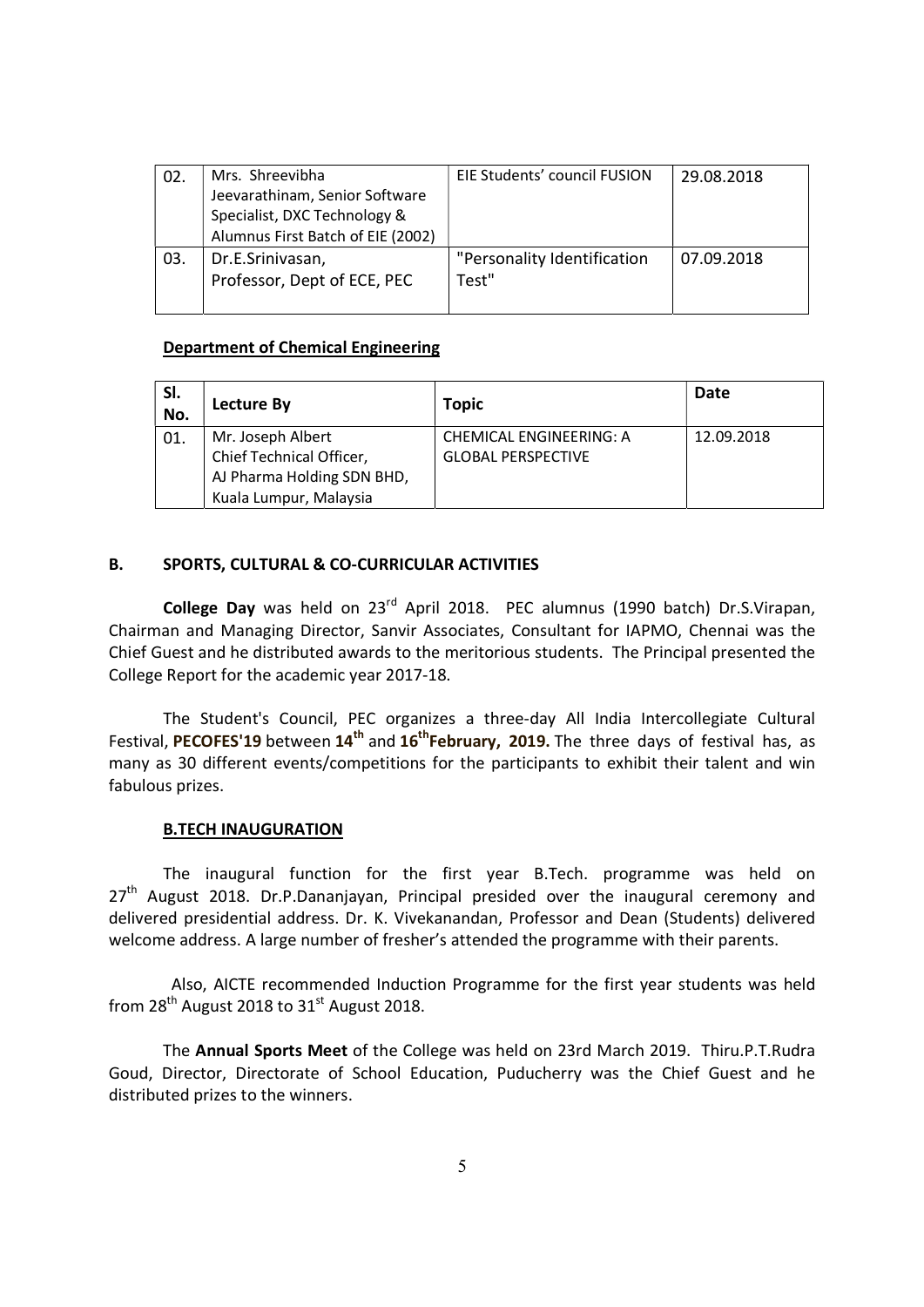# C. NCC ACTIVITIES

The following are the NCC activities of the College:

| SI.          | <b>Details of Camps</b>                                                     | <b>Duration of the</b>      | Location                                                      | Number of            |
|--------------|-----------------------------------------------------------------------------|-----------------------------|---------------------------------------------------------------|----------------------|
| <b>No</b>    | attended                                                                    | camp                        |                                                               | students<br>attended |
| $\mathbf{1}$ | <b>Combined Annual</b><br>Training Camp (CATC)                              | 16-07-2018 to<br>25-07-2018 | NCC Complex,<br>Lawspet,<br>Puducherry                        | 27                   |
| 2            | Inter Group<br>Competition - Vayu<br>Sainik Camp 2018<br>$(IGC - VSC 2018)$ | 03-09-2018 to<br>13-09-2018 | King's College of<br>Engineering,<br>Punalkulam,<br>Thanjavur | 07                   |
| 3            | Vayu Sainik Camp<br>2018 (VSC - Trg 2018)                                   | 25-09-2018 to<br>04-10-2018 | NCC Complex,<br>Lawspet,<br>Puducherry                        | 04                   |
| 4            | Vayu Sainik Camp<br>2018 (VSC - Launch<br>Camp 2018)                        | 12-10-2018 to<br>21-10-2018 | Tambaram, Chennai                                             | 04                   |
| 5            | All India Vayu Sainik<br>Camp 2018 (AIVSC -<br>2018)                        | 24-10-2018 to<br>04-11-2018 | Jodhpur, Rajasthan                                            | 04                   |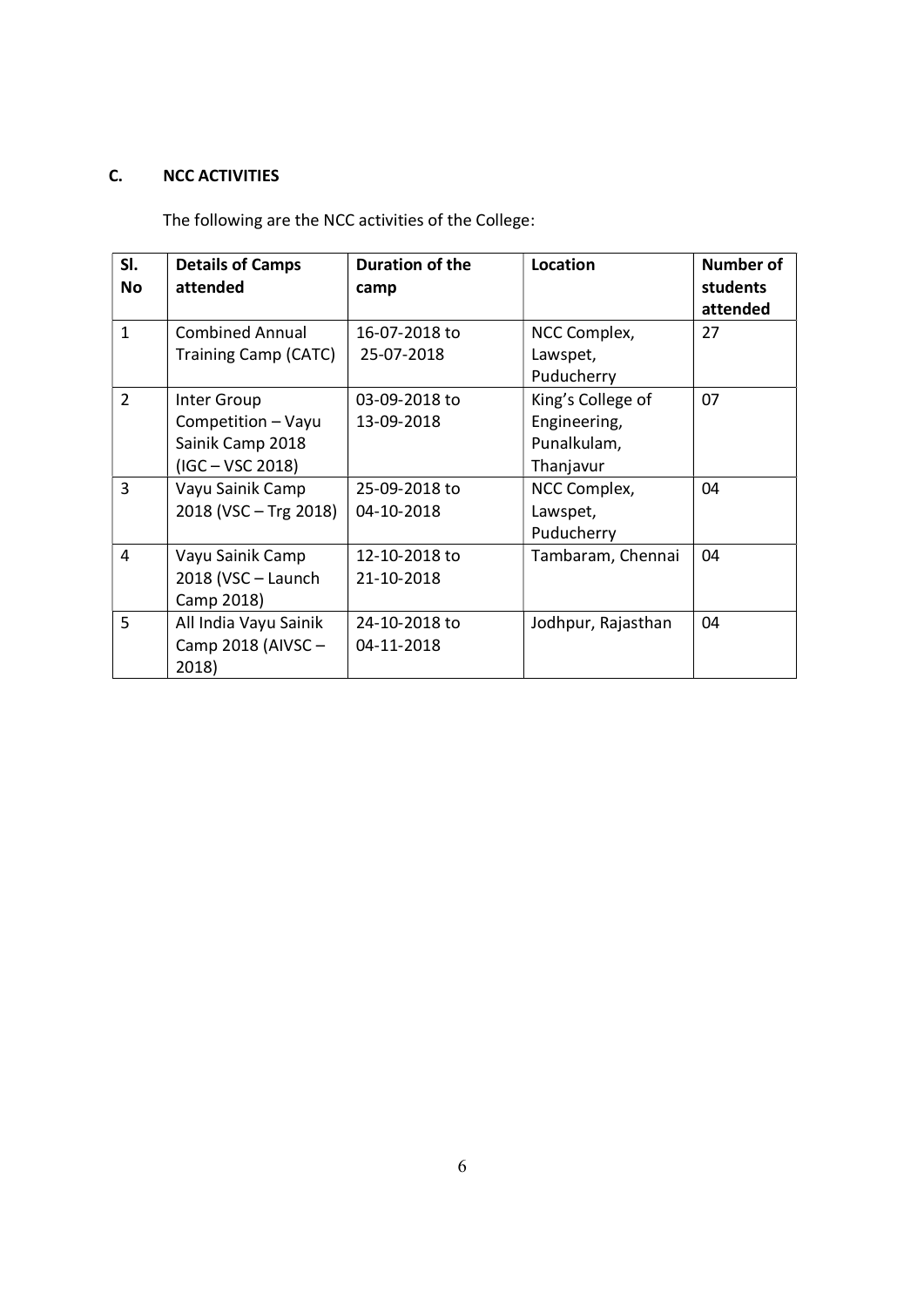# D. NSS ACTIVITIES

The following are the NSS activities of the College during 2018-19:

| SI.       | <b>Name of the Activity</b>        | <b>Date</b> | <b>Details of Participants</b> |
|-----------|------------------------------------|-------------|--------------------------------|
| <b>No</b> |                                    |             |                                |
| 1.        | <b>Campus Cleaning Program</b>     | 14.08.2018  | <b>NSS Volunteers</b>          |
| 2.        | <b>Tree Plantation</b>             | 15.08.2018  | <b>NSS Volunteers</b>          |
| 3.        | Swachhata Bharat Hi Seva - 2018    | 27.09.2018  | <b>NSS Volunteers</b>          |
|           | <b>Campus Cleaning</b>             |             |                                |
| 4.        | Swachhata Bharat Hi Seva - 2018    | 27.09.2018  | <b>NSS Volunteers</b>          |
|           | Intra-College Essay Writing        |             |                                |
|           | Competion                          |             |                                |
| 5.        | Swachhata Bharat Hi Seva - 2018    | 27.09.2018  | <b>NSS Volunteers</b>          |
|           | Intra-College Drawing Competion    |             |                                |
| 6.        | Swachhata Bharat Hi Seva - 2018    | 27.09.2018  | <b>NSS Volunteers</b>          |
|           | Intra-College Quiz Competion       |             |                                |
| 7.        | Swachhata Bharat Hi Seva - 2018    | 27.09.2018  | <b>NSS Volunteers</b>          |
|           | <b>Inter-College Essay Writing</b> |             |                                |
|           | Competion                          |             |                                |
| 8.        | Swachhata Bharat Hi Seva - 2018    | 27.09.2018  | <b>NSS Volunteers</b>          |
|           | Inter-College Drawing Competion    |             |                                |
| 9.        | Swachhata Bharat Hi Seva - 2018    | 27.09.2018  | <b>NSS Volunteers</b>          |
|           | Inter-College Quiz Competion       |             |                                |
| 10.       | Swachhata Bharat Rally             | 27.09.2018  | <b>NSS Volunteers</b>          |
| 11.       | Swachhata Pledge                   | 27.09.2018  | <b>NSS Volunteers</b>          |
| 12.       | <b>Swatch Divas (Clean Campus)</b> | 02.10.2018  | <b>NSS Volunteers</b>          |
| 13.       | <b>Voters Awareness Program</b>    | 28.02.2019  | <b>NSS Volunteers</b>          |
| 14.       | Free Dental Check-up Camp          | 05.03.2019  | <b>NSS Volunteers</b>          |
| 15.       | Free Eye Check-up Camp             | 05.03.2019  | <b>NSS Volunteers</b>          |
| 16.       | General Health Check-up camp       | 05.03.2019  | <b>NSS Volunteers</b>          |
| 17.       | <b>Tree Plantation</b>             | 26.01.2019  | <b>NSS Volunteers</b>          |
| 18.       | <b>Campus Cleaning</b>             | 26.01.2019  | <b>NSS Volunteers</b>          |
| 19.       | Special Outreach Programme on      | 22.01.2019  | <b>NSS Volunteers</b>          |
|           | <b>Swachh Bharat Mission</b>       |             |                                |
| 20.       | Cultural program on Swatchh Bharat | 22.01.2019  | Volunteers                     |
| 21.       | Special Medical Camp at Village    | 22.01.2019  | <b>Eligible Students</b>       |
| 22.       | <b>Kalapet Beach Cleaning</b>      | 22.01.2019  | Volunteers                     |
| 23.       | Seminar on Cleanliness             | 22.01.2019  | Volunteers                     |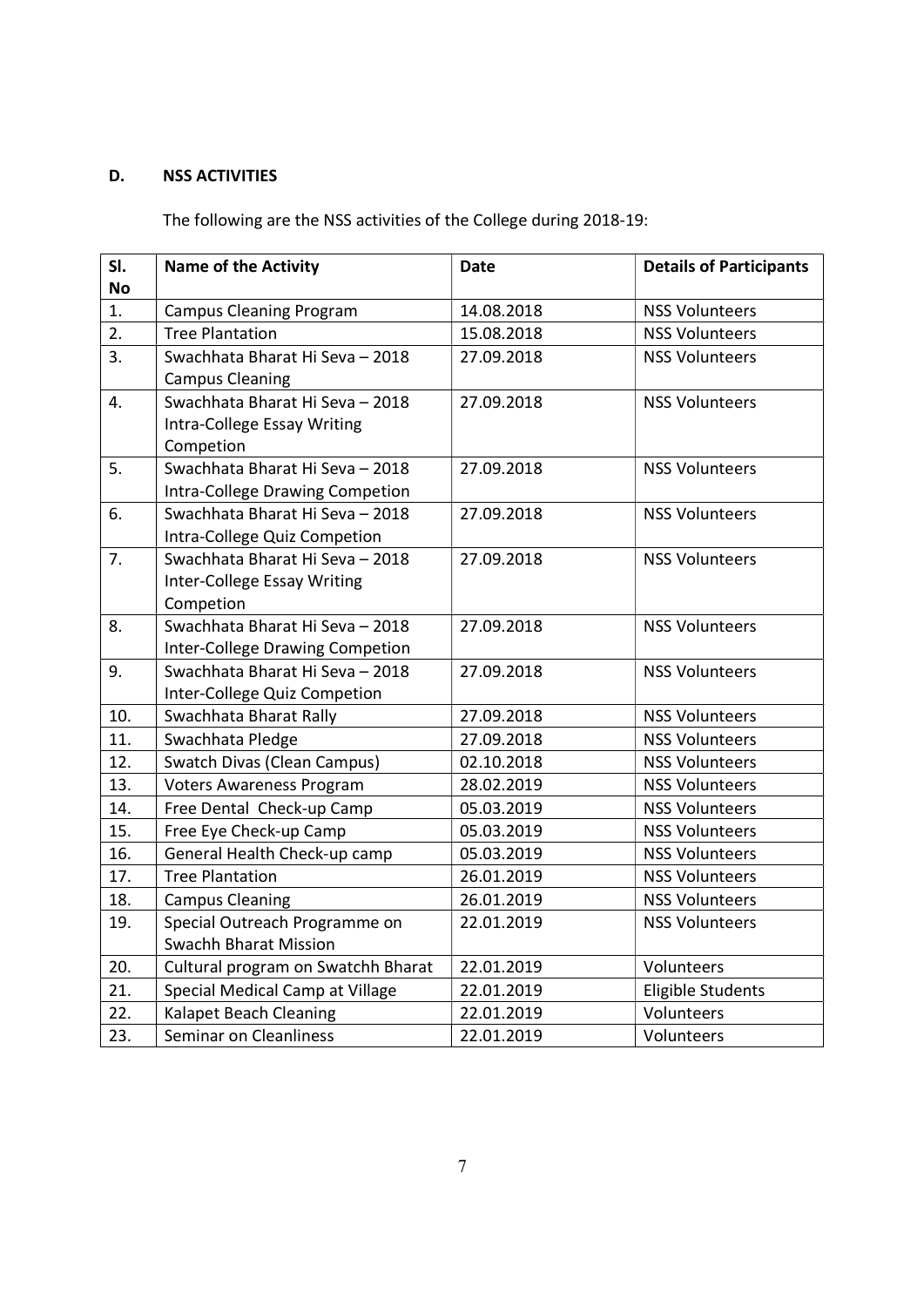### III TRAINING & PLACEMENT

 In the academic year 2018-2019, 314 PG & UG students were registered for placement. Among the registered, 244 students of various branches were placed in the leading companies

 In the academic year 2018-19, 40 companies have visited our campus and offers given by them are 346. Out of which, B.Tech – 338, M.Tech/MCA – 8 numbers.

Highest package Rs.8.50 lakhs per annum given by Whirlpool Corporation, followed by Rs.7.00 lakhs per annum by HP, Bangalore, TCS Digital, Opex Analytics.

The average salary of our placed students is Rs.4.00 lakhs per annum.

 T & P office is involved in preparing our B.Tech/M.Tech/MCA pre-final year students for campus placement process by organizing several workshops and training classes. To name a few TCS sponsored workshop on IOT & ML, Kriyatech sponsored workshop on Blockchain, How to face IT/Software Company interviews etc.

## IV. STAFF DETAILS

### A. STAFF RELIEVED

#### TEACHING STAFF MEMBERS

The following FOUR (4) faculty members relieved on superannuation during 2018-19.

| SI. | <b>Name &amp; Designation</b>     | <b>Department</b> | <b>Relieved on</b> |
|-----|-----------------------------------|-------------------|--------------------|
| No. |                                   |                   |                    |
| 01. | Dr.T.Sundararajan, Professor      | Civil Engineering | 31.07.2018         |
| 02. | Dr.N.Anandan, Associate Professor | Mechanical        | 30.08.2018         |
| 03. | Dr.S.Nagarajan, Professor         | <b>Physics</b>    | 31.12.2018         |
| 04. | Dr.A.Jagannathan, Professor       | Civil Engineering | 31.03.2019         |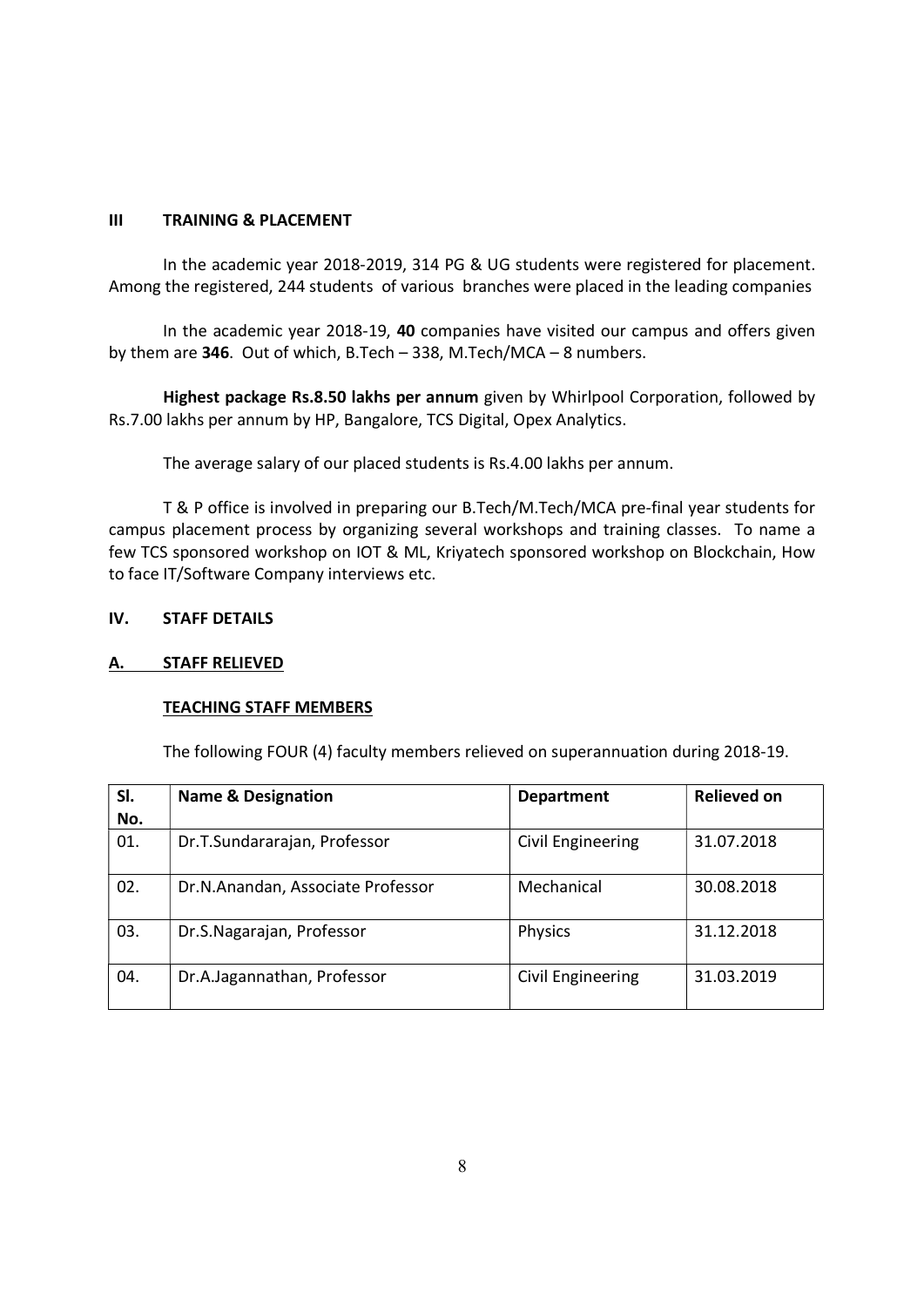| SI.<br>No. | <b>Name &amp; Designation</b>        | <b>Department</b>             | <b>Expired on</b> |
|------------|--------------------------------------|-------------------------------|-------------------|
| 01.        | Dr.N.Anandan, Associate<br>Professor | <b>Mechanical Engineering</b> | 30.08.2018        |
| 02.        | Dr.K.Pandurangan, Professor          | Civil Engineering             | 18.11.2018        |

# NON-TEACHING STAFF MEMBERS

The following FIFTEEN (15) non-teaching staff members relieved on superannuation during 2018-19.

| SI. | <b>Name &amp; Designation</b>       | <b>Department</b>             | <b>Relieved on</b> |
|-----|-------------------------------------|-------------------------------|--------------------|
| No. |                                     |                               |                    |
| 01. | G.Mohanraj, Junior Instructor       | EEE                           | 31.05.2018         |
| 02. | R.Tambaraiselvam, Junior Instructor | Mechanical                    | 30.06.2018         |
| 03. | E.Rajendiran, Lab Attendant         | EIE                           | 31.07.2018         |
| 04. | G. Moorthy, Lab Attendant           | EEE.                          | 31.08.2018         |
| 05. | K.Ramamoorthy, Deputy Registrar     | Admn. Office                  | 30.09.2018         |
| 06. | D.Shanmugam, Driver Gr.III          | <b>Auto Section</b>           | 30.11.2018         |
| 07. | M.Rathinasabapathy, Foreman         | <b>ECE</b>                    | 31.01.2019         |
| 08. | M.Kalimuthu, Sr. Instructor         | Mechanical                    | 31.01.2019         |
| 09. | M.Sakunthala, Dresser               | <b>Information Technology</b> | 31.01.2019         |
| 10. | P.Segar, Lab Attendant              | <b>Physics</b>                | 28.02.2019         |
| 11. | P.Padmasani, Superintendent, Estt.  | Admn. Office                  | 28.02.2019         |
| 12. | P.Coulasegarane, Security Guard     | Security Wing                 | 31.03.2019         |
| 13. | S.Udayakumar, Foreman               | EEE                           | 31.03.2019         |
| 14. | V.Rajendran, Junior Instuctor       | Civil Engg.                   | 31.03.2019         |
| 15. | T.N.Gopiraman, Mechanic             | <b>Mechanical Engineering</b> | 31.03.2019         |

# NON-TEACHING STAFF MEMBERS

The following five (5) non-teaching staff members expired during 2018-19.

|     | Name & Designation             | Department   | Expired on |
|-----|--------------------------------|--------------|------------|
| No. |                                |              |            |
| 01. | B.Kamala, Upper Division Clerk | Admn. Office | 21.12.2018 |
| 02. | A.Srinivasan, Lab Attendant    | <b>CSE</b>   | 15.04.2018 |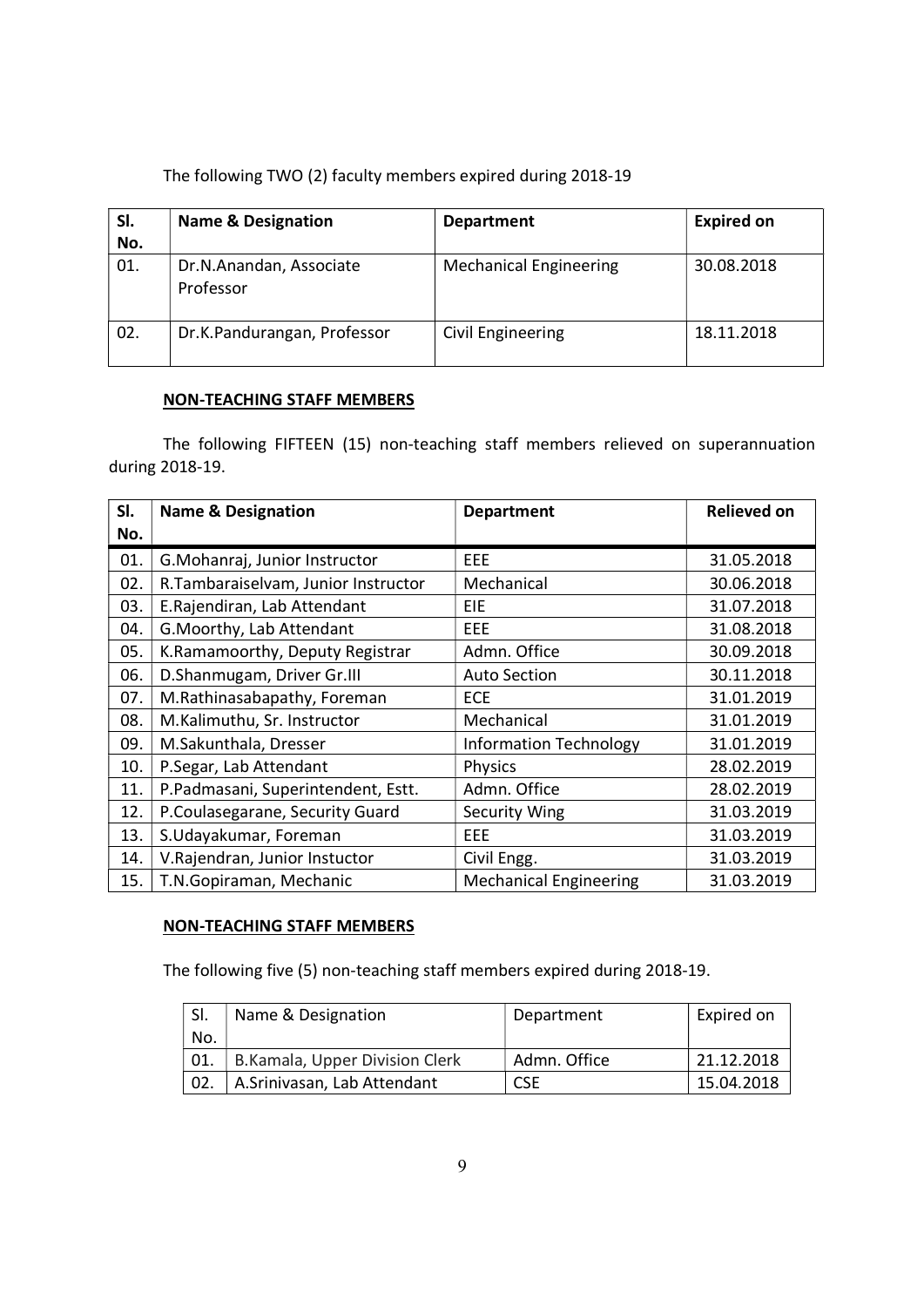#### CONTRIBUTIONS BY THE FACULTY MEMBERS

- 1. Dr.R.Saravanane, Professor, Civil Engineering Patent Certificate has been received from the Patent Office, Government of India "title "Determination of sustainable Flux for Membrane Bioreactor Treating Antibiotic Wastewater"
- 2. Dr.R.Saravanane, Professor, Civil Engineering Patent Certificate has been received from the Patent Office, Government of Indian title "Improved Effluent Treatment process to recover residuals from Antibiotic Pharmaceutical waste water
- 3. Dr.B.Hemakumar, Assistant Professor, EIE Reviewer for The Asian Conference on Education (ACE2018), The Toshi Center Hotel, Tokyo, Japan | October 13-15, 2018 Organised by The International Academic Forum (IAFOR)
- 4. Dr. V. Govindasamy, Associate Professor, Department of Information Technology is acting as State Nodal Officer, SVEEP, Systematic Voters Education and Electoral Programme, Elections Department, Government of Puducherry He is also the State Level Master Trainer for Electoral Literacy Club in respect of U.T. of Puducherry, Elections Department, Puducherry. He effectively organized Multiple Electoral Awareness Activities including multiple workshops for School and College Teachers of Puducherry and Karaikal, and Bike Voters Rally to enhance the voters registrations.

# B. Ph.D. AWARDED

2 faculty members were awarded Ph.D during 2018-19.

| SI.<br>No. | <b>Name &amp; Designation</b>                  | <b>Department</b> | <b>Ph.D obtained from</b>            |
|------------|------------------------------------------------|-------------------|--------------------------------------|
| 01.        | Dr. Guejalatchoumy K.,<br>Assistant Professor, | <b>HSS</b>        | Bharathiar University,<br>Coimbatore |
| 02.        | Dr. Rajendiran S, Assistant<br>Professor       | EIE               | Anna University,<br>Chennai          |

#### C. FACULTY REPORTED BACK AFTER COMPLETING QIP

| SI.<br>No. | <b>Designation</b> | <b>Department</b> | Date on which reported |
|------------|--------------------|-------------------|------------------------|
|            |                    | NIL               |                        |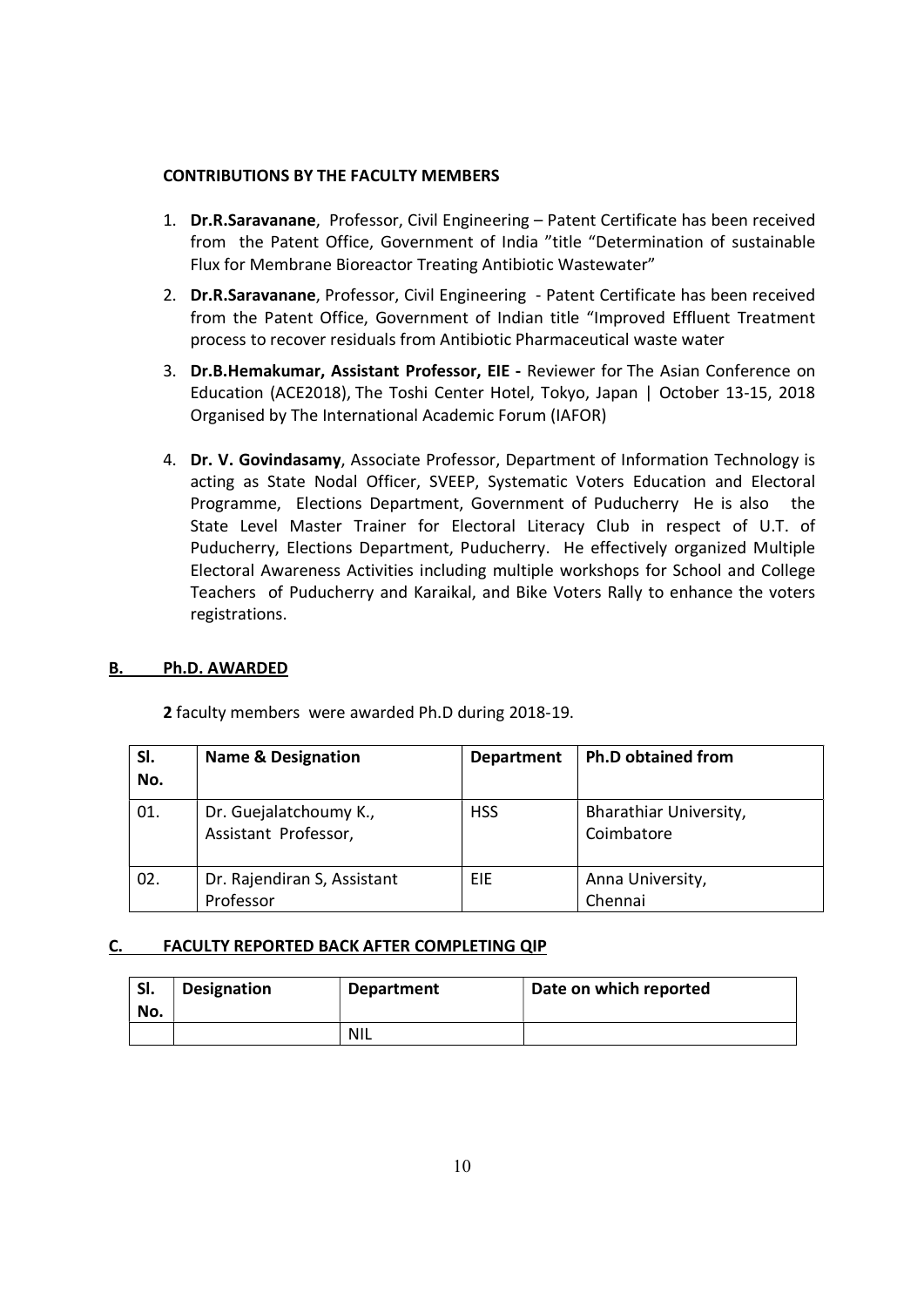# D. Ph.D AWARDED TO OUTSIDE CANDIDATES

47 outside candidates from Civil, Mechanical, ECE, CSE, EEE, Physics, Chemistry and Mathematics were awarded Ph.D during 2018-19 under the guidance of faculty members of PEC.

| SI. | <b>Name</b>           | Dept.      | <b>Supervisor</b>     | Year       |
|-----|-----------------------|------------|-----------------------|------------|
| No. |                       |            |                       |            |
| 1.  | P.Thamnizhselvi       | Maths      | Dr.G.Ayyappan         | 27.04.2018 |
| 2.  | J.Raja                | <b>EEE</b> | Dr.C.Christober Asir  | 30.04.2018 |
|     |                       |            | Rajan                 |            |
| 3.  | D.Saraswathi          | <b>ECE</b> | Dr.E.Srinivasan       | 30.04.2018 |
| 4.  | S.Vandaarkuzhali      | <b>ME</b>  | Dr.R.Elansezhian      | 30.04.2018 |
| 5.  | R.Anburaj             | <b>ME</b>  | Dr.R.Elansezhian      | 30.04.2018 |
| 6.  | <b>B.Magamai Radj</b> | <b>ME</b>  | Dr.T.Senthilvelan     | 07.06.2018 |
| 7.  | G.Vijayan             | <b>CE</b>  | Dr.R.Saravanan        | 16.07.2018 |
| 8.  | R.Keerthiga           | Chemistry  | Dr.T.Kaliyappan       | 13.07.2018 |
| 9.  | M.Uga Maguesvari      | <b>CE</b>  | Dr.T.Senthilvelan     | 08.08.2018 |
| 10. | R.Vijayarani          | <b>ECE</b> | Dr.L.Nithyanandam     | 03.08.2018 |
| 11. | S.Thamizharasan       | <b>ECE</b> | Dr.D.Saraswady        | 10.08.2018 |
| 12. | G.Vennira Selvi       | <b>CSE</b> | Dr.R.Manoharan        | 10.08.2018 |
| 13. | M.Veeresha            | <b>CSE</b> | Dr.M.Sugumaran        | 24.08.2018 |
| 14. | V.Devarajan           | <b>ECE</b> | Dr.R.Gunasundari      | 27.08.2018 |
| 15. | G.Amuthavalli         | <b>ECE</b> | Dr.R.Gunasundari      | 27.08.2018 |
| 16. | Amit Kumar Tyagi      | <b>CSE</b> | Dr.N.Sreenath         | 11.09.2018 |
| 17. | Sabiq P.V             | <b>ECE</b> | Dr.D.Saraswady        | 28.09.2018 |
| 18. | R.Nathiya             | <b>ECE</b> | Dr.G.Sivaradje        | 23.08.2018 |
| 19. | Reju Sam John         | Physics    | Dr.Harish Kumar       | 20.08.2018 |
| 20. | A.M.James Raj         | <b>CSE</b> | Dr.F.Sagayarj Francis | 28.09.2018 |
| 21. | C.Subramanian         | <b>ME</b>  | Dr.K.Palaniradja      | 05.10.2018 |
| 22. | D.Ommurugadhasan      | <b>ME</b>  | Dr.K.Palaniradja      | 15.10.2018 |
| 23. | Syed Ibrahim          | <b>CE</b>  | Dr.S.Eswari           | 10.10.2018 |
| 24. | P.Chadru deva kannan  | ME         | Dr.K.Palaniradja      | 16.10.2018 |
| 25. | S. Tiroumalmouroughan | <b>CSE</b> | Dr.P.Thambidurai      | 26.10.2018 |
|     | e                     |            |                       |            |
| 26. | V.M.S.N.Pavan Kumar   | ECE        | Dr.S.Tamilselvan      | 19.10.2018 |
|     | CН                    |            |                       |            |
| 27. | D.Krishna Naik        | ECE        | Dr.V.Vijayalakshmi    | 10.10.2018 |
| 28. | D.Jagadiswary         | ECE        | Dr.D.Saraswady        | 12.11.2018 |
| 29. | Bitta Ramakrishna     | <b>CE</b>  | Dr.S.Sivamurthy       | 19.11.2018 |
|     |                       |            | Reddy                 |            |
| 30. | S.V.Maheshkumar       | <b>ECE</b> | Dr.R.Gunasundari      | 19.11.2018 |
| 31. | <b>B.Savitha</b>      | <b>CE</b>  | Dr.T.Sundararajan     | 23.11.2018 |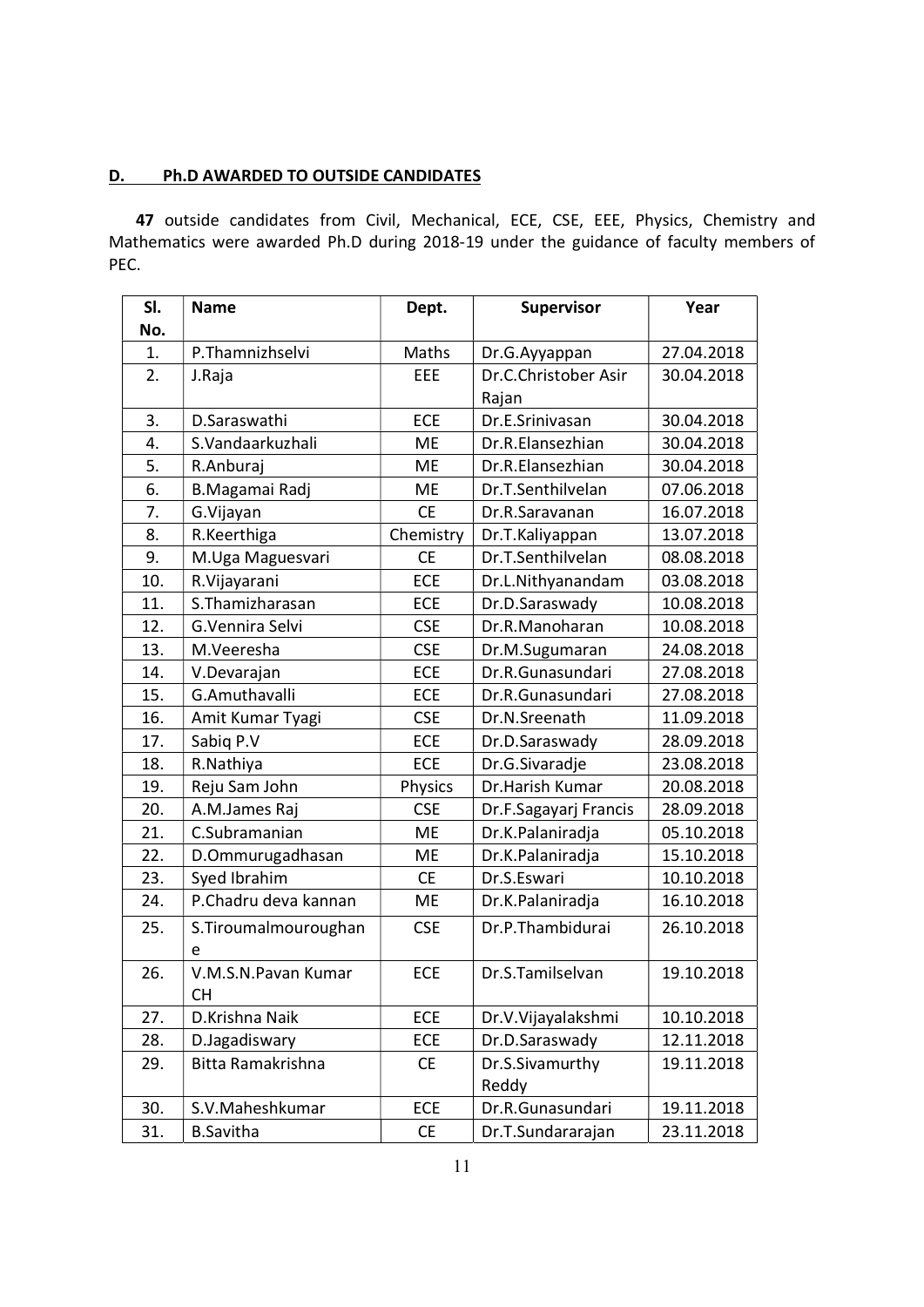| 32. | S.Pradeep Kumar   | <b>CE</b>  | Dr.S.Govindarajane  | 28.11.2018 |
|-----|-------------------|------------|---------------------|------------|
| 33. | R.Subha           | EEE        | Dr.S.Himavathy      | 30.11.2018 |
| 34. | G.Gurumurthi      | ME         | Dr.P.Mathiazhagan   | 30.11.2018 |
| 35. | D.Sandanasamy     | <b>CE</b>  | Dr.S.Govindaradjane | 11.01.2019 |
| 36. | G.Arunalatha      | <b>CSE</b> | Dr.M.EZhilarasan    | 21.01.2019 |
| 37. | R.Sathish kumar @ | <b>ECE</b> | Dr.Flroence Sudha   | 25.01.2019 |
|     | Nandakumar        |            |                     |            |
| 38. | S.Premkumar       | <b>ECE</b> | Dr.V.Saminadan      | 04.02.2019 |
| 39. | K.S.Johnsi rani   | <b>CE</b>  | Dr.A.Jagannathan    | 08.02.2019 |
| 40. | E.Elayarani       | ME         | Dr.P.Mathiazhagan   | 04.03.2019 |
| 41. | S.Kokila          | <b>ECE</b> | Dr.G.Sivaradje      | 06.03.2019 |
| 42. | A.Malathi         | <b>CSE</b> | Dr.N.Sreenath       | 07.03.2019 |
| 43. | D.S.Sathishkumar  | <b>ECE</b> | Dr.G.Nagarajan      | 08.03.2019 |
| 44. | K.Deepa Thilak    | <b>CSE</b> | Dr.A.Amuthan        | 11.03.2019 |
| 45. | S.Karpagam        | Maths      | Dr.G.Ayyappan       | 20.03.2018 |
| 46. | S.Priyadharshini  | <b>CE</b>  | Dr.G.Ramakrishna    | 29.03.2019 |
| 47. | J.Udhayageetha    | Maths      | Dr.G.Ayyappan       | 25.03.2019 |

# E. REGISTRATION OF Ph.D

In total, 50 (41 registered under PU and 9 registered under AICTE-NDF) candidates were registered for Ph.D for the academic year 2018-19.

| SI. | Name of the Scholar                   | Dept.      | Name of the Guide   | Date of    |
|-----|---------------------------------------|------------|---------------------|------------|
| No. | Mr./Ms.                               |            |                     | Joining    |
| 1.  | V.Baskaran                            | <b>CE</b>  | Dr.R.Saravanan      | 14-09-2018 |
| 2.  | Raj Govind Chandrasekaran             | <b>CE</b>  | Dr.G.Ramakrishna    | 19-09-2018 |
| 3.  | M.Sambath (Part time - External)      | <b>CE</b>  | Dr.R.Saravanan      | 20-09-2018 |
| 4.  | Potumeraka Vamsi Krishna              | <b>CE</b>  | Dr.A.Muthadhi       | 21-09-2018 |
| 5.  | S.Krishnakumar                        | ME         | Dr.T.Senthilvelan   | 20-09-2018 |
| 6.  | S.Vijayanandhan @                     | ME         | Dr.L.Kumararaja     | 20-09-2018 |
|     | A.S. Vijayananthan                    |            |                     |            |
|     | (Part time - Internal)                |            |                     |            |
| 7.  | S.Sivabalan                           | <b>ME</b>  | Dr.N.Alagumurthi    | 20-09-2018 |
| 8.  | K.Chandru                             | ME         | Dr.A.V.Raviprakash  | 20-09-2018 |
| 9.  | S.Sidharthan                          | ME         | Dr.P.Mathiazhagan   | 20-09-2018 |
| 10. | Kiran Yamarthi (Part time - External) | ME         | Dr.A.V. Raviprakash | 24-09-2018 |
| 11. | P.Sundaram (Part time - External)     | ME         | Dr.A.Kalaiselvane   | 25-09-2018 |
| 12. | Praful Krishna                        | <b>ME</b>  | Dr.L.Kumararaja     | 28-09-2018 |
| 13. | Pachakhan Mayana (Part time -         | ME         | Dr.A.V.Raviprakash  | 26-10-2018 |
|     | External)                             |            |                     |            |
| 14. | P.Govindhan (Part time - Internal)    | <b>ECE</b> | Dr.K.Kumar          | 19-09-2018 |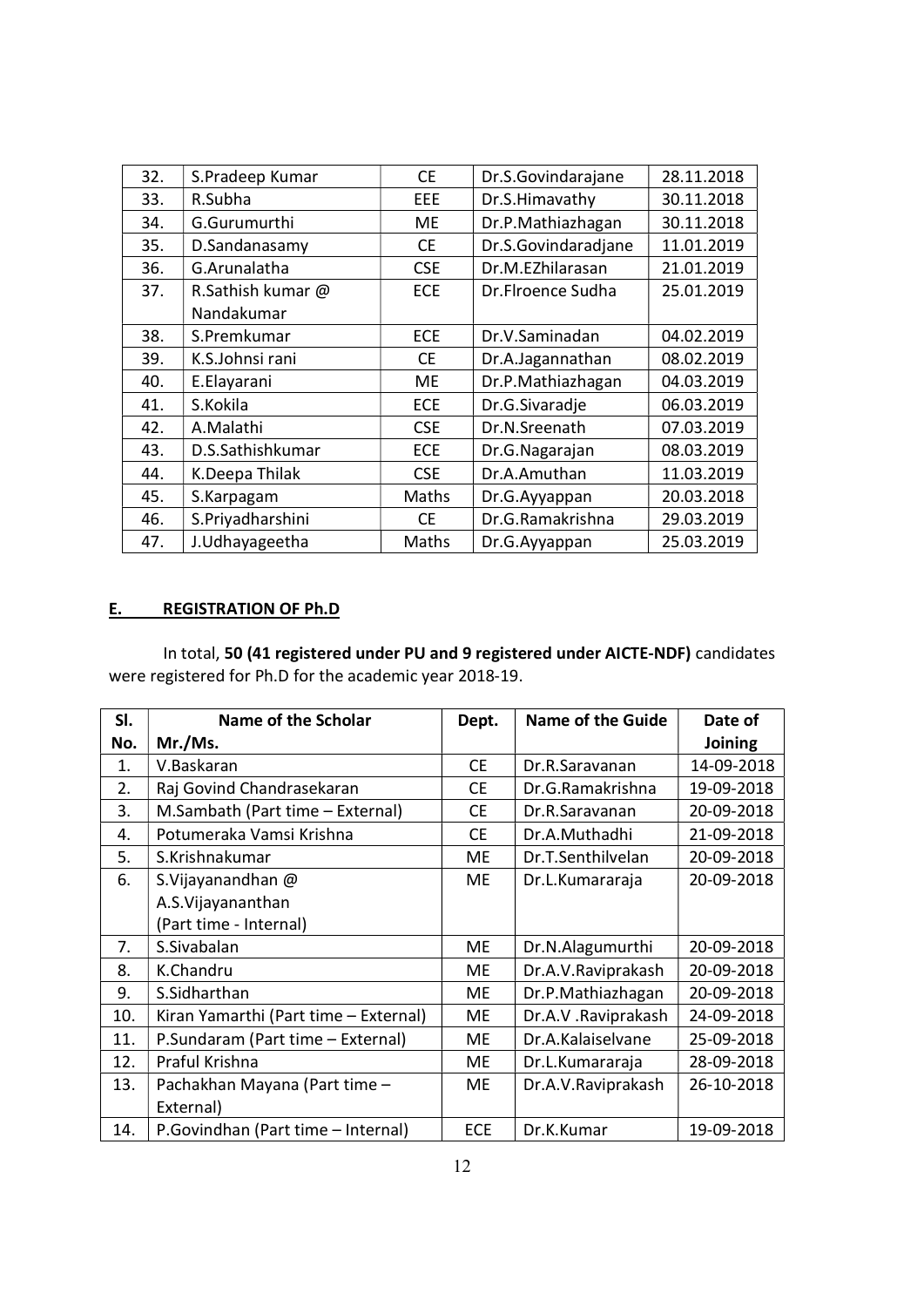| 15. | C.Tamizhvanan (Part time - Internal)  | ECE        | Dr.V.Saminadan     | 19-09-2018 |
|-----|---------------------------------------|------------|--------------------|------------|
| 16. | V.C.Abdul Rahim (Part time -          | ECE        | Dr.M.Tamilarasi    | 19-09-2018 |
|     | External)                             |            |                    |            |
| 17. | S.Kalpana (Part time - External)      | <b>ECE</b> | Dr.R.Gunasundari   | 24-09-2018 |
| 18. | Murrey Neeladri (Part time -          | <b>ECE</b> | Dr.L.Nithyanandan  | 24-09-2018 |
|     | External)                             |            |                    |            |
| 19. | Satti Hari Chandra Prasad (Part time  | <b>ECE</b> | Dr.K.Kumar         | 24-09-2018 |
|     | $-$ Ext.)                             |            |                    |            |
| 20. | A.Arunkumar Gudivada (Part time -     | ECE        | Dr.G.F.Sudha       | 16-10-2018 |
|     | $Ext.$ )                              |            |                    |            |
| 21. | C.Sharmiladevy (Part time - Internal) | EEE        | Dr.B.Geethalakshmi | 20-09-2018 |
| 22. | S.Ramanathan                          | EEE        | Dr.R.Anandha       | 20-09-2018 |
|     |                                       |            | Natarajan          |            |
| 23. | K.B.P. Maha vishnu (Part time -       | EEE        | Dr.M.Sudhakaran    | 24-09-2018 |
|     | External)                             |            |                    |            |
| 24. | Murali krishna Yalla                  | EEE        | Dr.R.Rajathy       | 24-09-2018 |
| 25. | D.Sathish                             | EEE        | Dr.Alamelu         | 22-10-2018 |
|     |                                       |            | Nachiappan         |            |
| 26. | G.Balamurugan (Part time - Internal)  | <b>CSE</b> | Dr.J.Jayabharathy  | 19-09-2018 |
| 27. | <b>B.Adithya</b>                      | <b>CSE</b> | Dr.G.Santhi        | 19-09-2018 |
| 28. | M.Poovayar Priya                      | <b>CSE</b> | Dr.M.Ezhilarasan   | 19-09-2018 |
| 29. | C.Vinotheni                           | <b>CSE</b> | Dr.S.Lakshmanapan  | 19-09-2018 |
|     |                                       |            | dian               |            |
| 30. | J.Ranjith                             | <b>CSE</b> | Dr.V.Govindasamy   | 20-09-2018 |
| 31. | M.Hemalatha                           | <b>CSE</b> | Dr.G.Zayaraz       | 20-09-2018 |
| 32. | M.Divya Lanka (Part time - External)  | <b>CSE</b> | Dr.KA.Selvaradjou  | 20-09-2018 |
| 33. | Mani Deep Karumanchi (Part time -     | <b>CSE</b> | Dr.J.I.Sheeba      | 20-09-2018 |
|     | External)                             |            |                    |            |
| 34. | S. Rajasekar (Part time - External)   | <b>CSE</b> | Dr.M.Thirumaran    | 20-09-2018 |
| 35. | M.Srikanth Yadav (Part time -         | <b>CSE</b> | Dr.R.Kalpana       | 26-10-2018 |
|     | External)                             |            |                    |            |
| 36. | Kodavali Lakshminaryana (Part time -  | <b>CSE</b> | Dr.K.Sathiyamurthy | 26-10-2018 |
|     | Int.)                                 |            |                    |            |
| 37. | Linn Abraham                          | Physics    | Dr.Harishkumar     | 05-09-2018 |
| 38. | K. Thilagavathy                       | Maths      | Dr.G.Ayyappan      | 12-09-2018 |
| 39. | N.Praveena                            | <b>CSE</b> | Dr.K.Vivekanandan  | 30-07-2018 |
| 40. | Kuruku Nirmala                        | <b>CSE</b> | Dr.K.Sarulatha     | 01-08-2018 |
| 41. | Santosh Kumar Satapathy               | <b>CSE</b> | Dr.D.Loganathan    | 13-08-2018 |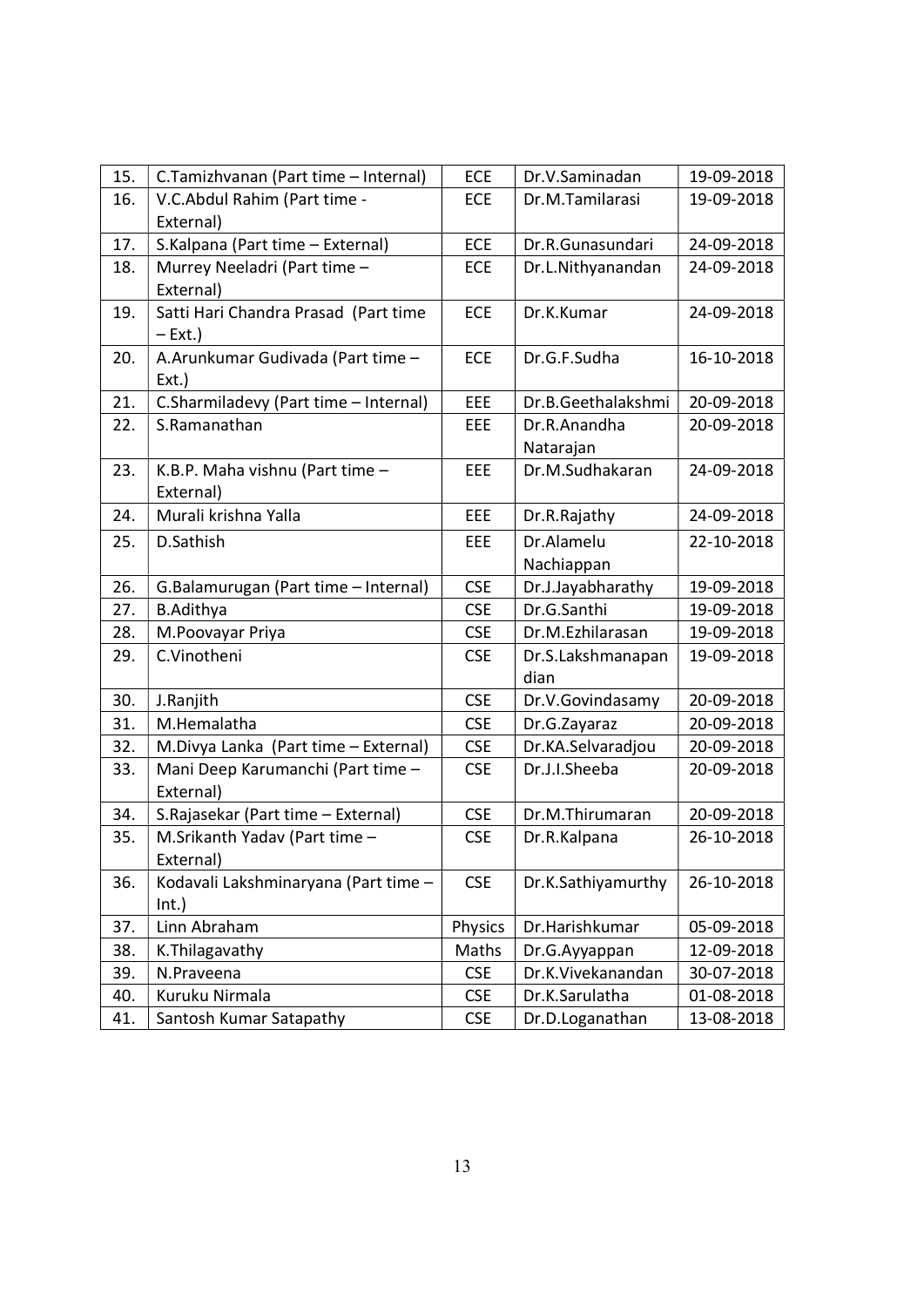# Registered for Ph. D (Full time) Programme under AICTE – NDF for the academic year 2018-2019

| SI. | Name of the       | Dept.      | <b>Name of the Guide</b> | Date of Joining |
|-----|-------------------|------------|--------------------------|-----------------|
| No. | <b>Scholar</b>    |            |                          |                 |
|     | Mr./Ms.           |            |                          |                 |
| 1.  | S.Ravikumar       | <b>CE</b>  | Dr.S.Kothandaraman       | 17-09-2018      |
| 2.  | M.Mycherla        | <b>CE</b>  | Dr.G.Ramakrishna         | 11-09-2018      |
|     | Chaitanya         |            |                          |                 |
| 3.  | Ramarao Panugalla | <b>CE</b>  | Dr.G.Ramakrishna         | 16-10-2018      |
| 4.  | M.Surya Prakash   | <b>ECE</b> | Dr.E.Srinivasan &        | 19-09-2018      |
|     |                   |            | Dr.S.Himavathi           |                 |
| 5.  | Raveendranath     | <b>ECE</b> | Dr.S.Tamilselvan         | 19-09-2018      |
|     | Bokka             |            |                          |                 |
| 6.  | B.Rajarajeswarie  | <b>ECE</b> | Dr.R.Sandanalakshmi      | 19-09-2018      |
| 7.  | Addanki Mounika   | <b>CSE</b> | Dr.S.Saraswathi          | 18-09-2018      |
| 8.  | Jihad Aboobaker   | <b>CSE</b> | Dr.E.Ilavarasan          | 17-09-2018      |
| 9.  | Purbadri Ghosal   | EEE.       | Dr.E.Srinivasan &        | 20-09-2018      |
|     |                   |            | Dr.S.Himavathi           |                 |

#### F. DETAILS OF TEACHERS DEPUTED TO CONFERENCES/SEMINARS/ REFRESHER COURSES)

35 papers were presented by the faculty members in various Conferences and Seminars during the academic year 2018-2019. 6 teachers were deputed by the College to attend Conferences and Seminars.

94 papers by faculty members of the College were published in various National and International Journals.

7 faculty members attended Summer/Winter Schools and Symposia.

## V. FINANCE

#### A. GRANT-IN-AID

 Rs.50,70,50,000/- (Rupees 50 Crores 70 Lakhs 50 Thousand only) has been sanctioned to the College as Grant-in-aid under Plan for the financial year April 2018 to March 2019.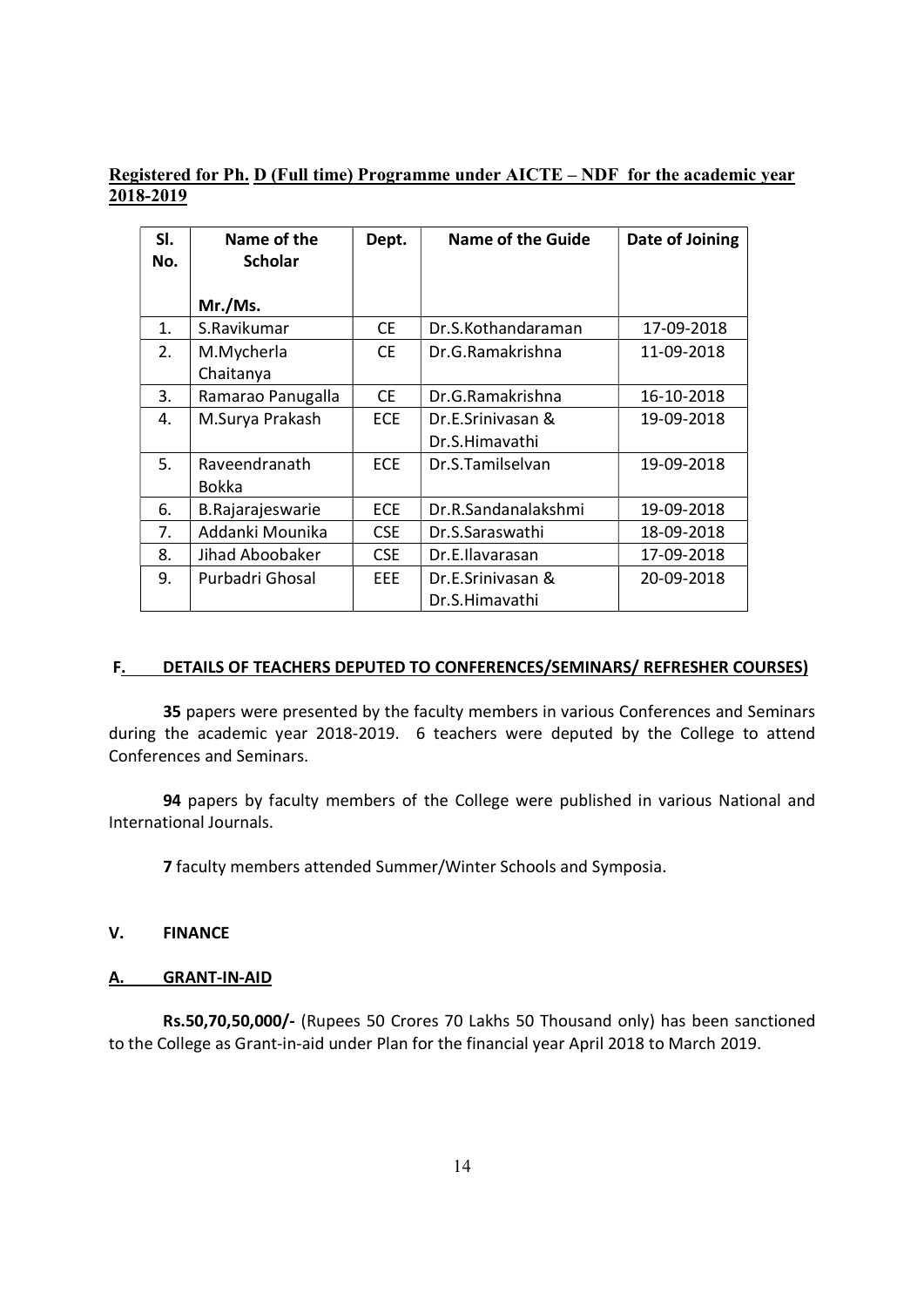#### B. REVENUE GENERATED

#### i. TUITION FEE

 A sum of Rs.1,43,99,699/- (from other state UG students and all PG students) has been collected as tuition fees and Rs.3,98,86,725/- as other fees from UG students from April 2018 to March 2019.

 A sum of Rs.1,17,00,000/- has been collected as tuition fees under self-supporting scheme for B.Tech during 2018-19.

# ii. R&D CONSULTANCY  $(1<sup>st</sup>$  April 2018 to 31 $<sup>st</sup>$  March 2019)</sup>

The Department of Civil Engineering has generated Rs.32,02,788/- as revenue towards Research and Development Consultancy.

 The Department of Electrical and Electronics Engineering has generated Rs.82,495/- as revenue towards RDC.

 The Department of Computer Science Engineering has generated Rs.8,00,000/- lakhs as revenue towards RDC

#### iii. SPONSORED PROJECTS (AICTE/DST/OTHERS)

An amount of Rs.26.41 lakhs has been received as Grant-in-aid towards the scheme of QIP (Plan) to Dr.S.Saraswathy, Professor, IT and Dean (Research).

An amount of Rs.3.68 lakhs has been sanctioned as INSPIRE fellowship under INSPIRE programme for pursuing full time doctoral programme (Ph.D) by DST to Ms.T.Porselvi, Ph.D scholar under the supervision of Dr.M.Arunachalam, Associate Professor, EEE.

An amount of Rs.1,00,000/- has been received from AICTE by Dr.V.Govindasamy, Assistant Professor, Information Technology under Seminar Grant for the conduct of Workshop on "R and Data Mining"

An amount of Rs.71,000/-  $(2^{nd}$  instalment) has been received from AICTE by Dr.R.Kalpana, Professor, CSE under Pradhan Mantri Kaushal Vikas Yojana for Technical Institutes.

An amount of Rs.5.50 lakhs has been sanctioned by DRDA to Dr.S.Govindarajane, Professor and Dr.A.Muthadhi, Assistant Professor, Department of Civil Engineering for conducting "TIME MOTION STUDY FOR PREPARING SCHEDULE OF RATES UNDER MGNREGA."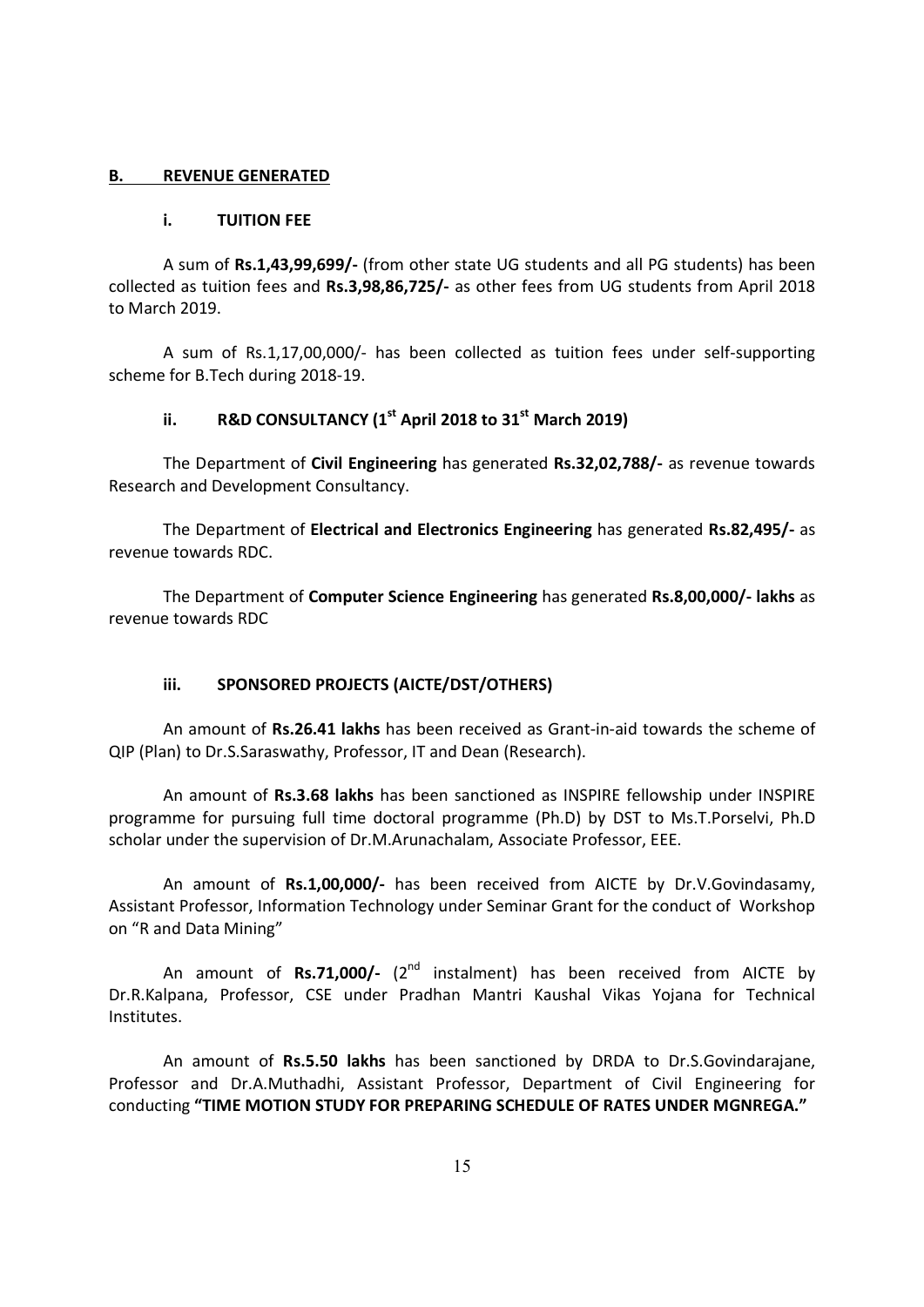An amount of Rs.3.68 lakhs has been received from DST as INSPIRE fellowship under INSPIRE programme for pursuing full time doctoral programme (Ph.D) to Ms.S.Kokila, Ph.D scholar under the supervision of Dr.G.Sivaradje, Professor, ECE.

An amount of Rs.3.68 lakhs has been received from DST as INSPIRE fellowship under INSPIRE programme for pursuing full time doctoral programme (Ph.D) to Mr.R.Raviverman, Ph.D scholar under the supervision of Dr.K.Palaniradja @ Kichena, Professor, ME.

An amount of Rs.2.60 lakhs has been received from Ministry of Information of Communication Technology, Dept. of Information Technology, New Delhi towards second phase of ISEA project. Dr.N.Sreenath, Professor and Dr.A.Amuthan, Professor, CSE were the project co-ordinators.

An amount of Rs.12.22 lakhs has been received from NLC "by Dr.R.Saravanane, Professor and Head, Department of Civil Engineering towards "Sequestration of CO2 and production of bio-fuel from flue gas of thermal plants

An amount of Rs.4.15 lakhs has been received from UGC by Mr.K.Raju, Research Scholar, Department of Mathematics under the guidance of Dr.R.Sekar, Professorunder the scheme of Rajiv Gandhi National Fellowship for SC candidates

## C. EQUIPMENT PURCHASED

The College has purchased equipment worth Rs.67.25 lakhs from grants received from the Government of Puducherry.

 The College has purchased equipment worth Rs.42.70 lakhs from grants received through various projects by different agencies viz., UGC, FIST, AICTE, ISEA, etc.

#### D. LOANS AND ADVANCES

NIL

# VI. BUILDING DIVISION ACTIVITIES

| SI.<br>No. | Name of the work                                                                                                                                                                                                                | <b>Estimated Amount</b><br>(Rs.) | Remarks                                                                                                                                                                                            |
|------------|---------------------------------------------------------------------------------------------------------------------------------------------------------------------------------------------------------------------------------|----------------------------------|----------------------------------------------------------------------------------------------------------------------------------------------------------------------------------------------------|
| 1          | Up gradation of T & P cell by<br>construction of First floor over the<br>Training and Placement cell office (Rear<br>Block) for the Proposed Technological<br>University inside the PEC campus,<br>Puducherry (Under RUSA Fund) | Rs. 73 Lakhs                     | Work order given to the<br>contractor M/s. Vasudevan<br>& Co, Puducherry for an<br>amount of Rs.57 Lakhs on<br>27.03.2017 and the Civil<br>works was completed and the<br>Electrical works will be |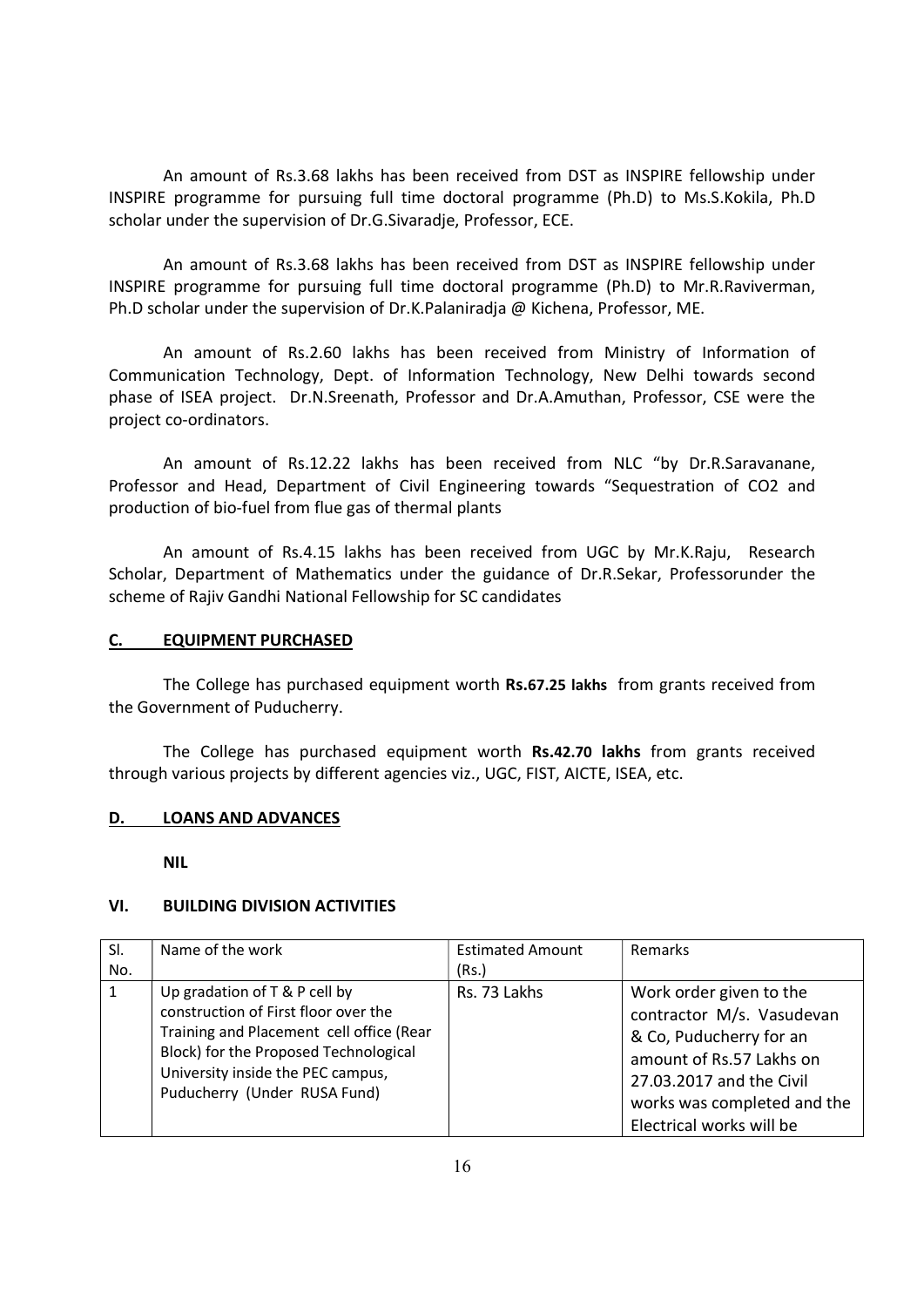|                |                                                                                   |               | completed soon. Expenditure                               |
|----------------|-----------------------------------------------------------------------------------|---------------|-----------------------------------------------------------|
|                |                                                                                   |               | so far incurred is Rs.58 Lakhs                            |
| $\overline{2}$ | Up gradation of Electronics &                                                     | Rs. 192 Lakhs | Work order given to the                                   |
|                | Instrumentation Engineering by<br>construction of Second Floor for the            |               | contractor M/s. Best                                      |
|                | Proposed University of Technology                                                 |               | constructions, Puducherry for                             |
|                | inside the PEC campus, Puducherry                                                 |               | an amount of Rs.145 Lakhs on                              |
|                | (Under RUSA Fund)                                                                 |               | 27.03.2017 and the work is                                |
|                |                                                                                   |               | completed. Expenditure so far                             |
|                |                                                                                   |               | incurred is Rs.150 Lakhs.                                 |
| 3              | Construction of a Building for                                                    | Rs.911 Lakhs  | Work order given to the                                   |
|                | Administrative Block for the proposed                                             |               | contractor M/s Economic                                   |
|                | Puducherry University of Technology<br>inside the PEC campus (under RUSA          |               | constructions, Puducherry for                             |
|                | Fund)                                                                             |               | an amount of Rs.705 Lakhs on                              |
|                |                                                                                   |               | 27.03.2017 and the skeleton                               |
|                |                                                                                   |               | work completed, work is                                   |
|                |                                                                                   |               | under progress and expected                               |
|                |                                                                                   |               | to be completed within 6                                  |
|                |                                                                                   |               | months. Expenditure so far                                |
|                |                                                                                   |               | incurred is Rs.278 Lakhs.                                 |
| 4.             | Up-gradation of ECE & CSE Departments                                             | Rs. 465 Lakhs | Work order given to the                                   |
|                | by Construction of Second Floor for the                                           |               | contractor M/s. SIRI                                      |
|                | proposed Puducherry University of<br>Technology inside PEC campus,                |               | constructions infrastructure                              |
|                | Puducherry (under RUSA Fund)                                                      |               | private limited, Hyderabad for                            |
|                |                                                                                   |               | an amount of Rs.362 Lakhs on                              |
|                |                                                                                   |               | 31.05.2017 and the skeleton                               |
|                |                                                                                   |               | work completed, Finishing                                 |
|                |                                                                                   |               | work is in progress. expected                             |
|                |                                                                                   |               | to be completed within 3                                  |
|                |                                                                                   |               | months Expenditure so far                                 |
|                |                                                                                   |               | incurred is Rs.200 Lakhs.                                 |
| 5              | Construction of shed for Casting yard                                             | Rs. 39 Lakhs  | Lowest Tender approved                                    |
|                | Cum Structural Engg. Lab (Extension) at                                           |               | Work order issued to the                                  |
|                | Civil Engg. Department in the PEC                                                 |               | contractor M/s. Vasudevan                                 |
|                | campus Under RUSA Fund.                                                           |               | & Co, Puducherry for an                                   |
|                |                                                                                   |               | amount of Rs.26 lakhs/-. Work                             |
|                |                                                                                   |               | is under progress.                                        |
| 6              | Providing and laying Main & Distribution                                          | Rs. 319 Lakhs | Lowest Tender approved Work                               |
|                | line, construction of water storage                                               |               | order issued to the contractor                            |
|                | Sump, Pump house and erecting bore                                                |               | M/s. G.D.Builders, Puducherry                             |
|                | well, special repair works to the over<br>Head Tank to the water supply system of |               | for an amount of Rs.225 Lakhs.<br>Work is under progress. |
|                | PEC campus for the proposed                                                       |               | Expenditure so far incurred is                            |
|                | Puducherry University of Technology                                               |               | Rs.171 Lakhs.                                             |
|                | (Under RUSA Fund)                                                                 |               |                                                           |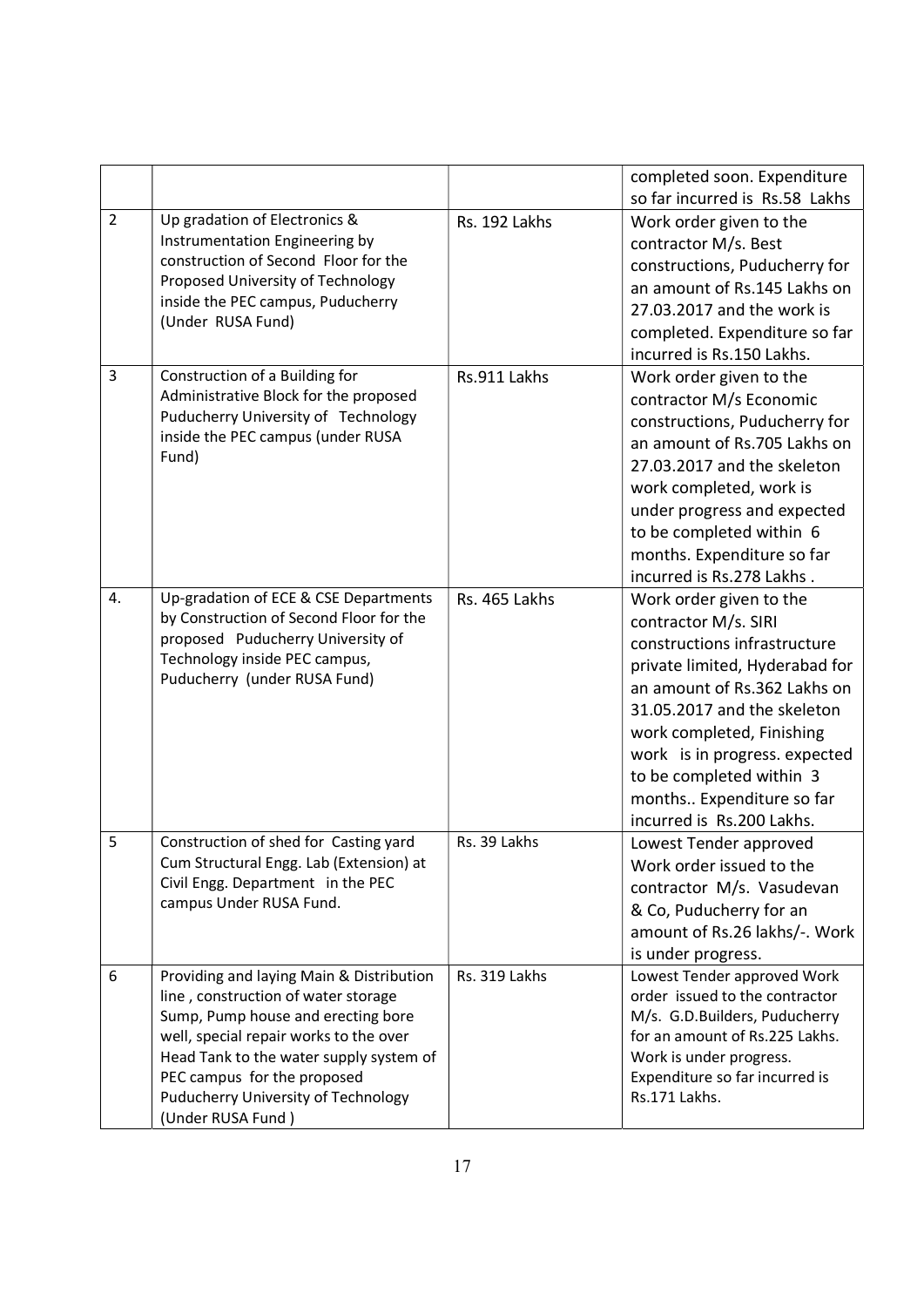# VII ELECTRICAL WING

| SI.<br>No.     | Name of the work                                                                                                                                                                                                                                                               | <b>Estimated Amount</b><br>(Rs.) | <b>Remarks</b>                                                                                                                                          |
|----------------|--------------------------------------------------------------------------------------------------------------------------------------------------------------------------------------------------------------------------------------------------------------------------------|----------------------------------|---------------------------------------------------------------------------------------------------------------------------------------------------------|
| $\mathbf{1}$   | Electrification work of T & P cell in<br>the First floor over the Training and<br>Placement cell office (Rear Block) for<br>the Proposed Technological<br>University inside the PEC campus,<br>Puducherry (Under RUSA Fund)                                                    | Rs. 3 Lakhs                      | Wiring work are almost<br>completed by the Electrical<br>wing staff, fan and fitting<br>fixing work is going                                            |
| $\overline{2}$ | Electrification work of Electronics &<br>Instrumentation Engineering in the<br>Second Floor for the Proposed<br>University of Technology inside the<br>PEC campus, Puducherry (Under<br><b>RUSA Fund)</b>                                                                      | <b>Rs.10.6 Lakhs</b>             | Wiring work are almost<br>completed by the Electrical<br>wing staff, fan and fitting<br>fixing work is going                                            |
| 3              | Electrification work to the newly<br><b>Construction for Administrative Block</b><br>for the proposed Puducherry<br>University of Technology inside the<br>PEC campus (under RUSA Fund)                                                                                        | <b>Rs.54.67 Lakhs</b>            | Electrification work is taken<br>by the Electrical wing staff,<br>pipe laying works in the and<br>wall are going on                                     |
| $\overline{4}$ | Electrification work to the newly<br>Construction of II floor over ECE &<br>CSE Departments, for the proposed<br>Puducherry University of Technology<br>inside PEC campus, Puducherry<br>(under RUSA Fund)                                                                     | Rs. 26.60 Lakhs                  | Electrification work is taken<br>by the Electrical wing staff,<br>pipe laying works in the and<br>wall are going on                                     |
| 5              | Construction of shed for Casting yard<br>Cum Structural Engg. Lab (Extension)<br>at Civil Engg. Department in the PEC<br>campus Under RUSA Fund.                                                                                                                               | Rs. 1.47 Lakhs                   | For the Electrification work<br>estimate is prepared.                                                                                                   |
| 6              | Shifting of point of supply from 22 KV<br>Alankuppam feeder to 22 KV Pillaichavdy<br>Feeder and Re placing of damaged and re<br>routing of U.G cables in the power<br>supply system of PEC campus for the<br>proposed Puducherry University of<br>Technology (Under RUSA Fund) | Rs.147.2 Lakhs                   | <b>Expenditure sanction has</b><br>been obtained vide No.<br>30/RUSA/ PSHEC/C-1/<br>Grants/2016/687.<br>Dt.17/07/18. Preparation of<br>NIT is going on. |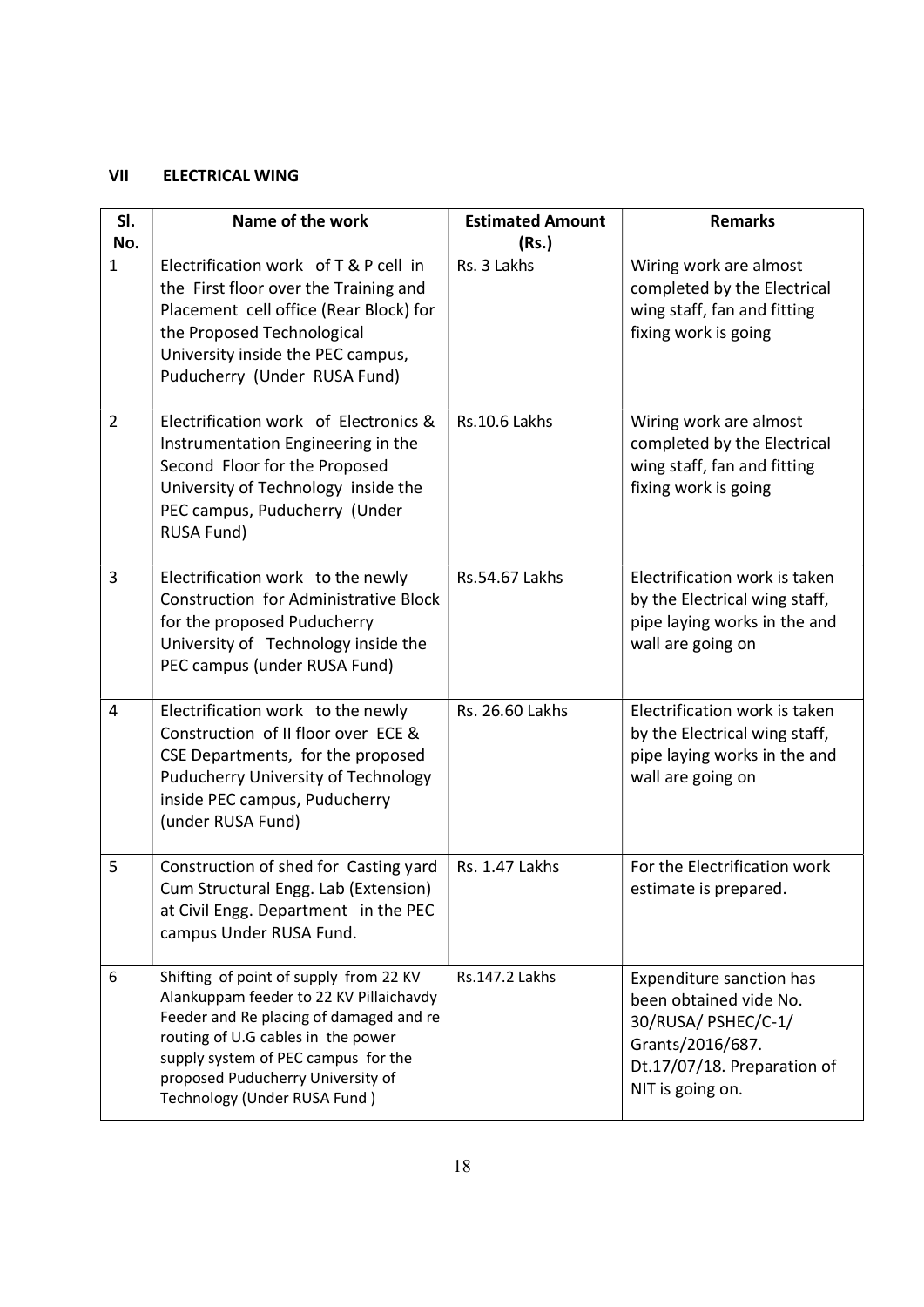#### VIII LIBRARY

 The total number of books in the Library is 56487. The Library subscribes to 120 ejournals, 170 National journals and Foreign Journals. It also operates a Book Bank with over 2972 text books. The number of books added to Library this year is 142 and number of e-books is 1640. The number of titles available is 31,289. The total value of books available in the Library is Rs. 2,49,90,000/-. PEC library is a member in INDEST, MALIBNET and DELNET.

#### INDIAN NATIONAL DIGITAL LIBRARY IN SCIENCE AND TECHNOLOGY (INDEST)

The INDEST – AICTE Consortium provides free access to unlimited e-books, 120 e-journals. Access is also provided to 96 IEEE Transactions, 18 ASCE Journals, 6 ASME journals, Science Direct and Springer ling e-journals.

#### IX. DISPENSARY

Eye and Dental camp was conducted to all staff and students in association with Apollo Eye and Dental White Care and Rotary Club.

 Blood donation camp was conducted by JIPMER in association with Rotary Club. 129 students participated in the blood donation.

#### X. ENDOWMENT LECTURE / PANEL DISCUSSION

 20th VSNL Panel Discussion: The Department of ECE organized ENCINFO 2K19 on 15th March, 2019. Dr. P. Dananjayan, the Principal inaugurated the event at the PEC Auditorium and released the souvenir. As part of the ENCINFO 2K19, 20th VSNL Panel Discussion on "5G WIRELESS NETWORKS" was conducted. Dr. Padmanaban Ramasamy, Director R&D, Defense & Aerospace SBU, Eishaa Networks Inc., Chennai anchored the event. Shri. Arumugam Velayoudame, Sr. Director, Qualcomm India Pvt. Ltd., Bangalore, Shri. S. Ganesan, Sub Divisional Engineer, Enterprise Business, BSNL, Puducherry and Shri. N. Amirthanathan, Co-Founder, Eishaa Network Inc. shared their knowledge as the panelists.

#### XI. EXTENSION ACTIVITIES

# A. CONFERENCE/WORKSHOPS / SUMMER-WINTER SCHOOLS / SYMPOSIA ORGANISED

 Several Departments of the Institute organized Conference, Symposia, Workshops and Summer/Winter Schools during 2018-2019. The details are given below: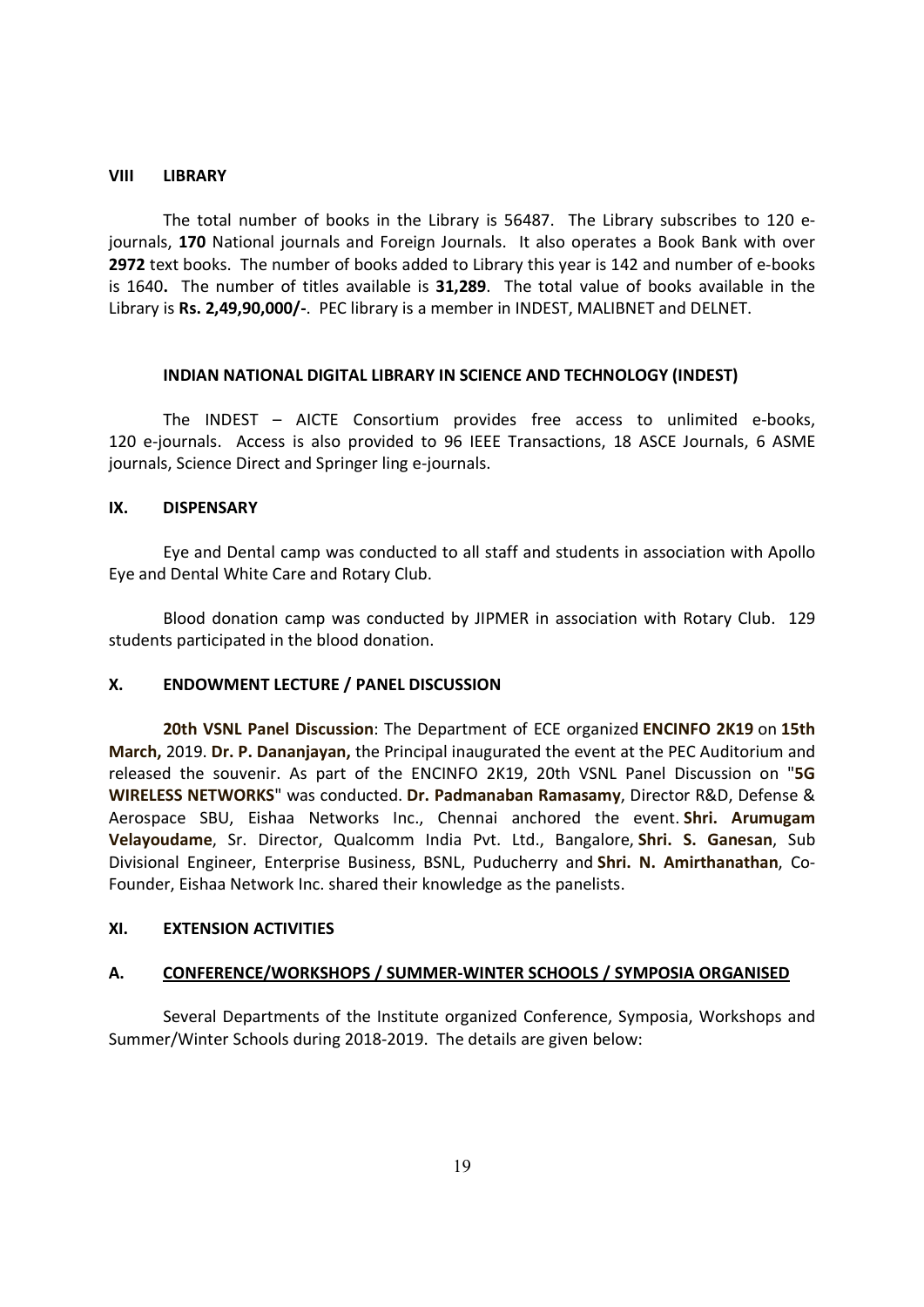#### CIVIL ENGINEERING

The Department of Civil Engineering in association with the Institution of Engineers (India), Puducherry Chapter celebrated World Water Day on 22nd March, 2019. Dr. N. Suresh Nathan, General Manager (Development), PIPDIC, Govt. of Puducherry was the Chief Guest and delivered a talk on "Leaving No One Behind". Dr. P. Dananjayan, the Principal presided over the function and delivered presidential address. Dr. M. Radjaram, Hon. Sec. IE(I), PSC felicitated the function. Dr. R. Saravanane, Prof. & Head, Civil Engineering welcomed the gathering.

## EIE

The Department of Electronics and Instrumentation Engineering organized a Four Day workshop on "Modeling and Simulation in Biomedical Engineering". Dr.B.Hemakumar, Assistant Professor and Dr.M.Florance Mary, Assistant Professor, were the Co-ordinators.

The Department of Electronics and Instrumentation Engineering organized the department's Technical Fest REVELATION 2018 during  $20<sup>th</sup>$  and  $21<sup>st</sup>$  September 2018. Our Alumnus (2012 bath) Er.Sai Praneeth, Director and Founder, Innerve Power solutions was the chief guest.

#### CHEMICAL ENGINEERING

The Department of Chemical Engineering organized a National level Technical Symposium "TIE LINES 2019" during  $21<sup>st</sup>$  and  $22<sup>nd</sup>$  February 2019.

#### B. INCUBATOR & ENTREPRENEURSHIP DEVELOPMENT CELL (I&EDC)

- A MoU was signed with NEN to include Entrepreneurship Education into Main-strearm curriculum.
- Organized Entrepreneurship Educators' Faculty Development Program by Wadhwani Foundation' for (4 + 3) Faculty coordinators, Phase-1 & 2
- Formal Introduction of the subject "Basic Course on Entrepreneurship "(HSG03) into main stream curriculum
- Batch-1 of HSG03 (For ECE, CSE, IT, Chemical Students) By Dr.N.Sivakumar
- Batch-2 of HSG03 (For Civil, Mechanical, EEE, EIE Students) By.Dr.R.Sundaramurthy
- Physical Inspection of the proposed site for Atal Incubatoin Centre by Dr.Unnat Pandit, Head- Operations, Atal Innovation Mission , Niti Aayog Government of India.
- Formal Entrepreneurship Education to students under PM Yuva Yojana , Course 100 -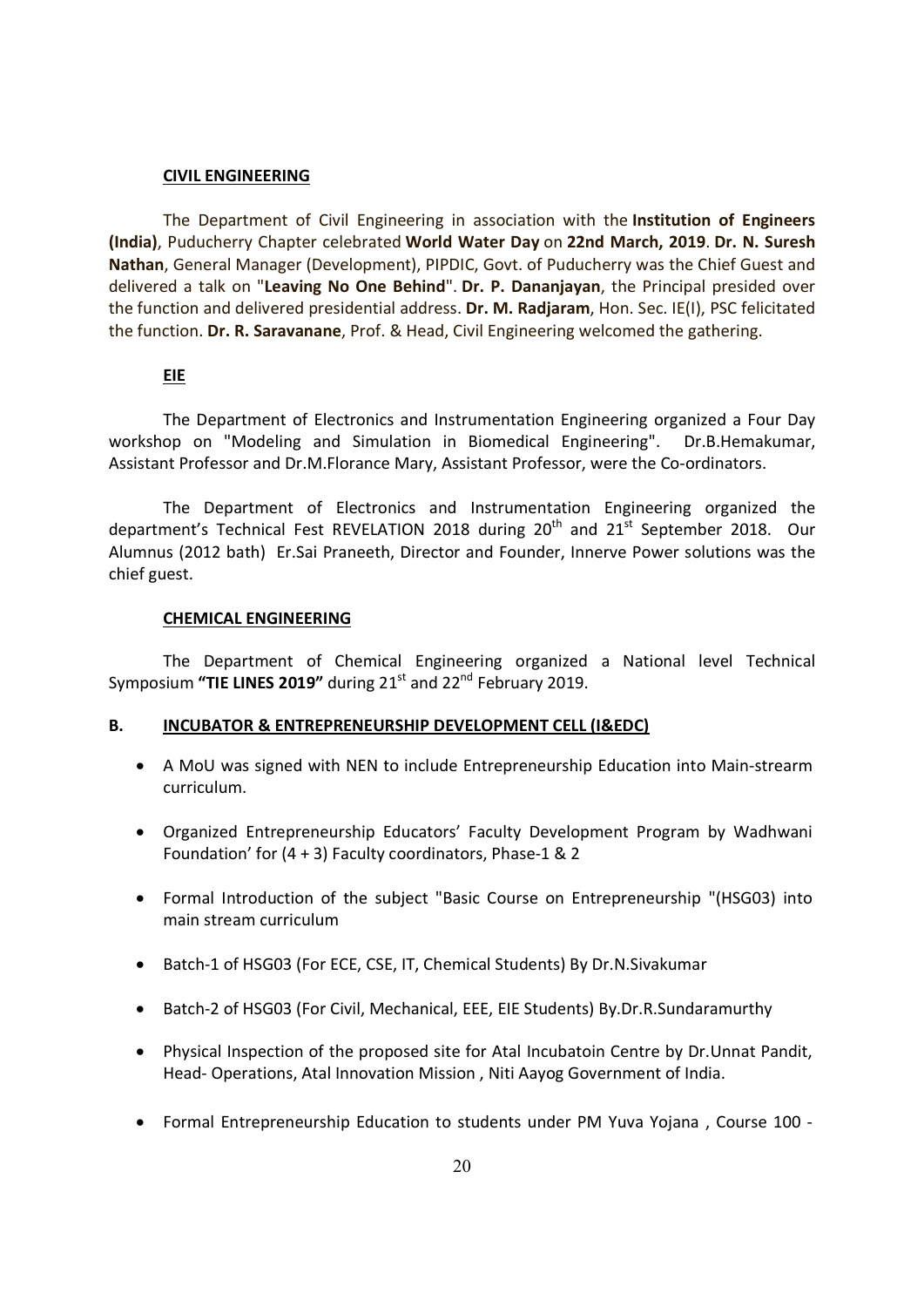Batch-1, By Dr.N.Sivakumar

- Formal Entrepreneurship Education to students under PM Yuva Yojana , Course 100 Batch-2, By Dr.B.Hemakumar
- 2 Days Atal Incubation Compliance Meet and Incubation managers Training Program organized by Atal Innovation Mission, Niti Aayog , Governemnt of India, By Dr.R.Sundaramurthy
- Entrepreneurship Educators' Faculty Development Program by Wadhwani Foundation' Phase-3
- Formation of Section 8 Not for Profit organization in the name of "AIC-Pondicherry Engineering College Foundation" for facilitating Atal Incubation Centre.
- Complete Compliance Documents Submitted for Atal Incubation Centre to Niti Aayog , Government of India.
- Purchase of Equipments to facilitate Entretrpreneurship Education in campus under PM-Yuva Yojana Scheme
- AICTE Samriddhi Scheme for SC/ST Students for setting start-ups

# C. LITERARY CLUB

The literary club has conducted a variety of competitions and events aimed at the holistic development of the students by

- \* Honing their communication and presentation skills
- \* Cultivating a critical outlook and encouraging out of the box thinking
- \* Providing a platform for students to showcase their creativity
- \* Instilling confidence in students in regard to their command over the English language

The following were the highlights on the literary calendar of 2018- 2019:

# GENERAL AWARENESS QUIZ

\* A quiz competition was conducted on 22/03/2019 by PEC Alumnus Mr.Sandeep Kumar K.G

\* Prizes were distributed to the winners at the valedictory function of the club.

# CURIOSO 2K19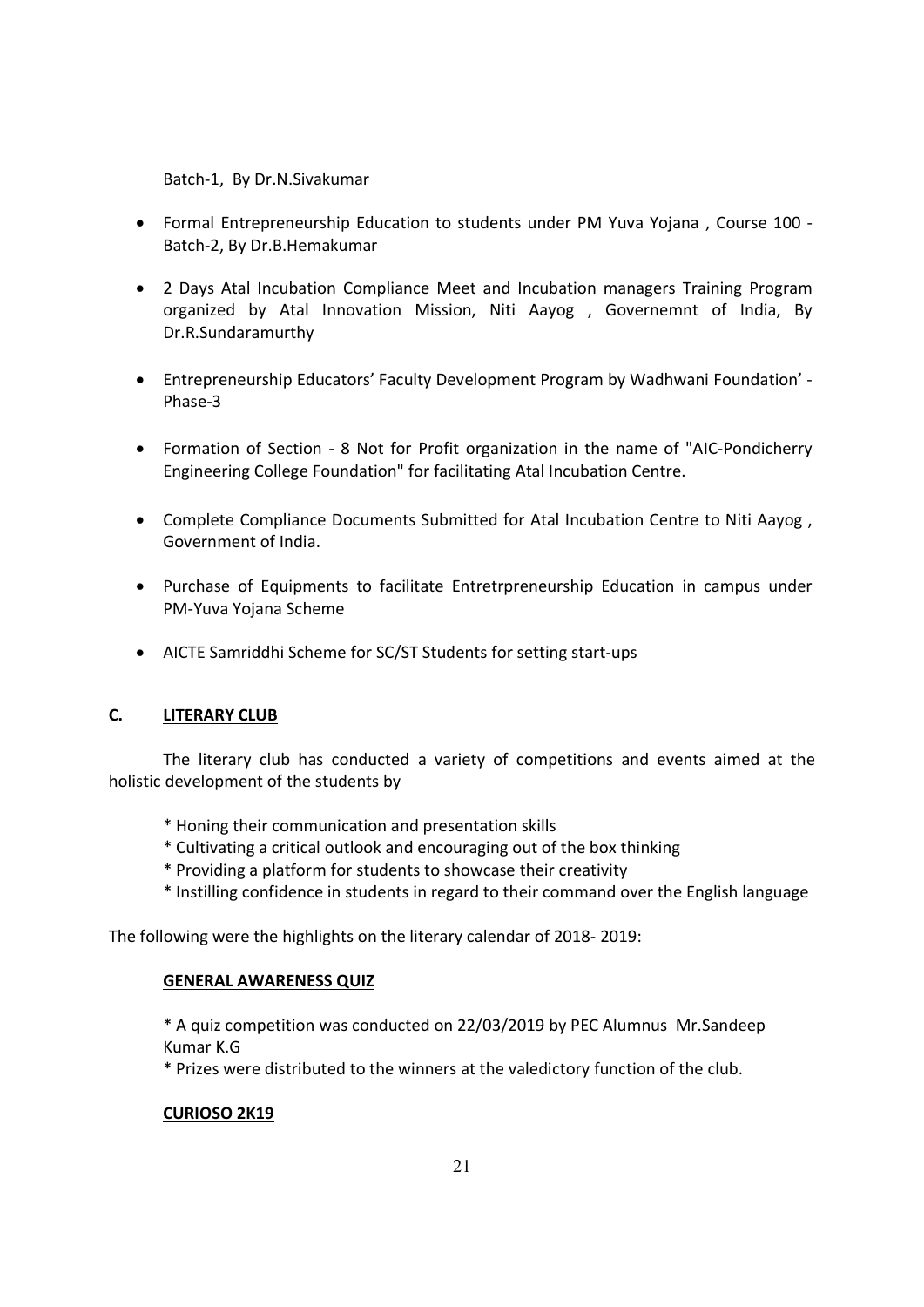\* The club's flagship event 'CURIOSO' was held between 18/02/2019 and 21/03/2019.

\* Debates, Group discussion, extempore speech, creative writing, critic's corner and several other writing and oral events were organized.

\* Individual champions were selected on the basis of overall performance from each year.

\* The department with the highest participation and cumulative score was awarded the rolling trophy.

\* As part of the valedictory function, an interactive session with 21 alumni , was arranged for the third year and final year B.Tech students.

'Charley's Aunt", a play by Brandon Thomas, was also staged.

In addition to the above mentioned events, the club's regular activities include Group discussions, Debates, Vocabulary games etc.

## D. HEALTH HYGINE AND ENVIRONMENT CLUB (H2EC) - FORMERLY YOGA CLUB

The club activities for the academic year 2018-2019 are as follows :

The club activities are started on 01.09.2018 with an inauguration function. Er. Sithanandam, from Heartfulness mediation has inaugurated the One Day work shop on Healthy Learning. 157 boys from final year and pre-final year of all the departments have participated. The workshop includes the breathing exercises, simplified exercises, meditation and relaxation. All the students have actively participated. The workshop was conclude by a Lecture by Dr.B.Hemakumar Assistant Professor / EIE titled Healthy Life style

Similar workshop was arranged for the girl students of PEC on 15.09.2018. 54 girls students from all the department have actively participated the workshop. Mrs.Bhanumathy, the Lady Yoga teachers from Manavalakali Yoga with her team gave a simplified yoga practices for the students. The workshop was conclude by a Lecture by Dr.J.Jayakumar Professor/ Mathematics titled "Aana Pana mediation"

A Visit to Sadhana Forest, Auroville, Puducherry was arranged on 23.02.2019. It gave an awareness about the reforestation happing in Sadhana Forest. Le Banyan de PEC sponsored for the transport arrangement. The student was volunteering in the reforestation actives and visited actives happing inside forest. 44 students have participated in this visit.

 A special lecture with group discussion was arranged on 11.03.2019 in the ECE department smart class room. 21 students have participated in the discussion and listed to the lecture by Dr.S.Rajendiran, Assistant Professor /EIE.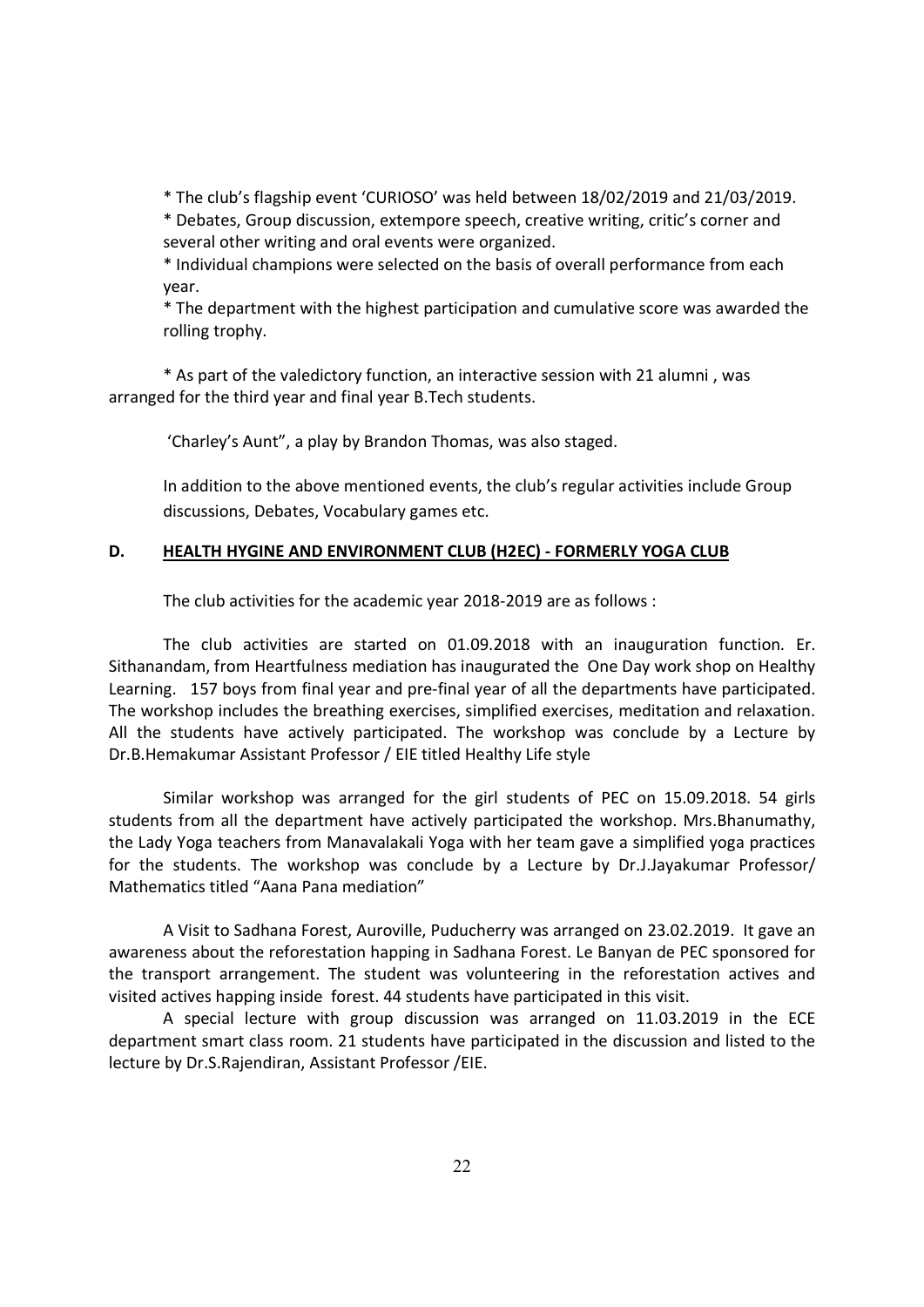# E. **IPR CELL:**

- The IPR & Patenting cell conducted a meeting 06.08.2018 and the members discussed the IPR policy of PEC and IPR operating guidelines that had been approved by the Chairman, Governing Body of PEC, and also ratified in the 71st meeting of the General body held on 18th April 2018.
- $\triangleright$  Intellectual Property Rights & Patenting Cell (IPRPC) of PEC has launched a portal in December 2018 for the benefit of the faculty and students (available under Cells, Clubs & Chapters tab). This portal will have guidelines, forms, procedures and workshop details regularly updated for the benefit of the PEC students, scholars and faculty members.
- $\triangleright$  Tender call for appointing a IPR consultant for PEC was carried and quotations were obtained . The final stage of signing the agreement is to be completed.
- $\triangleright$  The Intellectual Property Rights Evaluation Committee (IPREC), was constituted to evaluate and provide recommendations for the patent application submitted by Dr,R.Elansezhian, Associate Professor, Dept of Mechanical Engineering. The meeting was held on  $25<sup>th</sup>$  February, 2019 and the committee has recommended that the application may be sent to the consultant for patenting.

# F. **IQAC CELL**

Academic Audit is being conducted for the academic year 2016-17 and 2017-18. External Academic Auditors are appointed for the conduct of Academic Audit.

# G. INSTITUTE INFORMATION SYSTEM

The following are the activities of the Institute Information System (IIS)

- $\triangleright$  Monitoring data of Students
- $\triangleright$  Course, Exam, Elective, Registration and Monitoring
- ▶ Generating Exam Applications and Hall tickets for Exam
- Uploading Regular Results and Revaluation Results
- $\triangleright$  Receiving faculty Feedback from students
- $\triangleright$  Receiving online fees payment (Academic & Exam)
- Receiving online fees payment of Hostel students
- $\triangleright$  Ph.D. Registrations
- $\triangleright$  Sending Mails & SMS to students & Parents

# H. ALUMNI ASSOCIATION ACTIVITIES

The activities of PECAA are:

Fourth Silver Jubilee Reunion for 1993 passed out batch was organized on  $2^{nd}$  July 2018.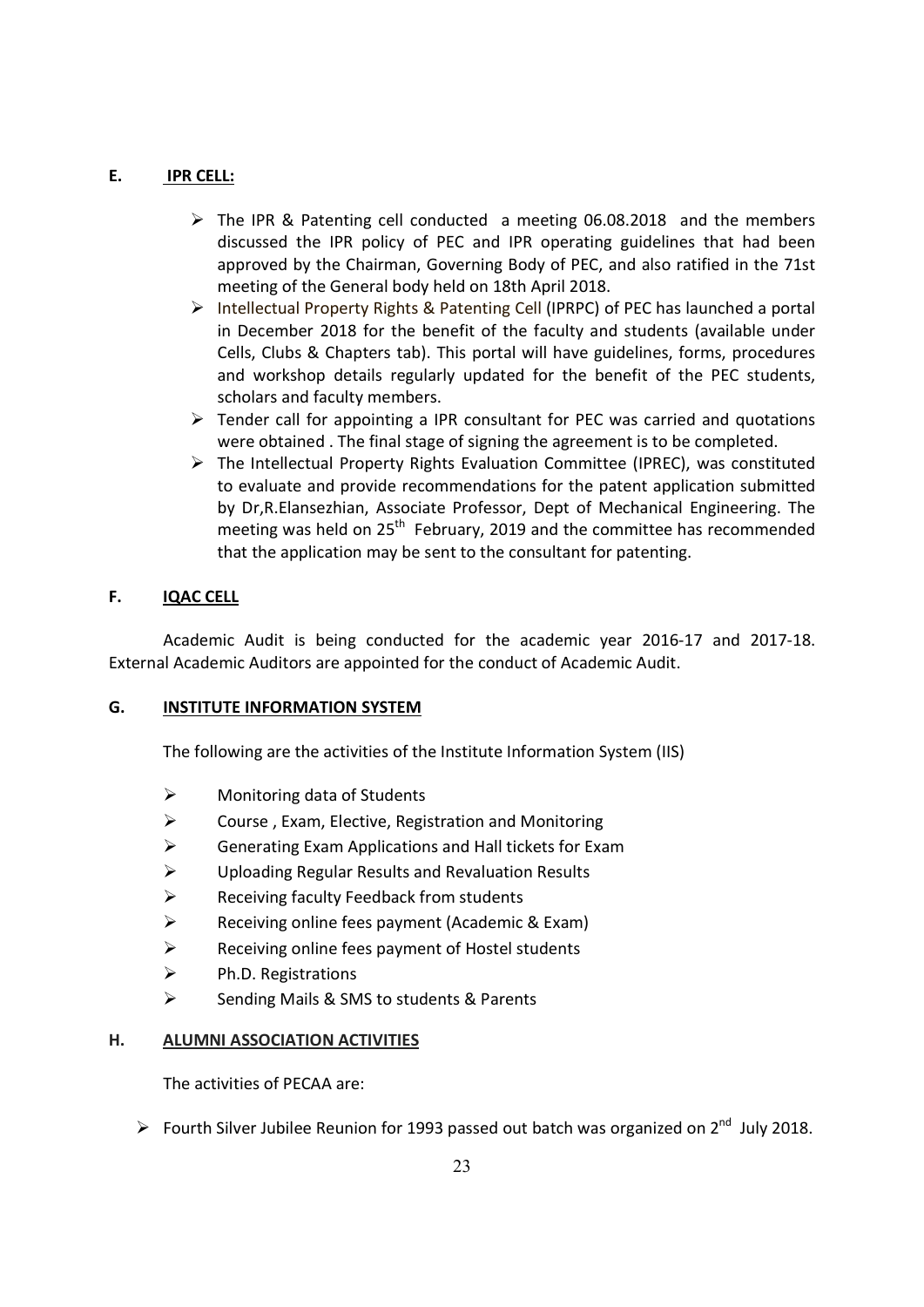- Alumni Induction day was conducted on  $12^{th}$  April 2018.
- $\triangleright$  Alumni lectures were organized on recent trends
- $\triangleright$  SCHOLARSHIPS GRANTED FOR THE ACADEMIC YEAR 2018-19
	- 1. M/s. ASPIRE SYSTEMS SCHOLARSHIP
		- A) Full fees reimbursement of Rs.13,620/- for 3 students
		- B) ASPIRE BRIGHT STAR SCHOLARSHIP of Rs.15,000/- each for 5 first year students , with financial support for four years of study .
		- 2. PEC '92 BATCH SCHOLARSHIP (Full fees reimbursement of Rs.13,620/-) for 5 students with financial support for their respective years of study.
- 1. PECAA HELP FUND SCHOLARSHIP Rs 2000/ per student for 20 students

### I. WOMEN'S CELL

Women Cell organised an awareness program on" Women's Legal rights and empowerment" on 27.12.2018. This program was sponsored by Women's Commission, New Delhi to create awareness among all students (both boys and girls) about the legal rights of women. This program was conducted in two ways as a seminar cum competition. A seminar on Women legal rights was arranged in the morning session on 27.12.2019, and Dr. S. Latchoumy, Director cum Law officier, Puducherry Women's Commission addressed the students on the above topic and a written test was conducted in the same day  $\omega$  2pm to 4pm for all the participants who attended the seminar. Nearly 105 students enrolled for this seminar through google forms and 74 students attended the seminar. The cash prizes worth Rs 9500/- was distributed to the winners. To commomerote the International Women's Day 2019, Various events were conducted from 22nd January to March 4th 2019. The events such as Leader's Podium, Group Discussion, Quiz, Essay writing, Painting, Crafts making from waste, Cooking without fire, Identifying Kitchen Groceries and Walkathon are conducted. About 650 students participated in the events . All the events were conducted for both boys and girls to appreciate and enhance Gender Equality with an objective of "Balance for Better World". A validictory function was organized on 8th March 2019 for which Professor. Dr. S. Himavathy, Department of Electrical and Electronics Engineering, PEC was the chief guest and distributed cash prizes worth Rs. 15,000/- to the winners. On 21.3.2019, Women Cell in association with Le Banyan de PEC, arranged for an invited talk on "Women's safety in the era of Cyber Threats". Dr. S. Devipriyaa, Chairperson, Puducherry Commission for protection of child rights was the chief guest and addressed the students on the topic.

#### XII GENERAL

Sri Vishnu Koushik Chinta, Third year B.Tech. CSE was selected by the Google Inc. as the Lead for the Developer Student Club (DSC) of Pondicherry Engineering College for the academic year 2019-20.

He is one among the 172 leads representing 172 colleges, spread across 90+ cities and 22 states in India. Google DSC- PEC was established in the year 2017 and Mr. CS Koushik has become the Lead for the third year. He will organize a series of workshops to impart knowledge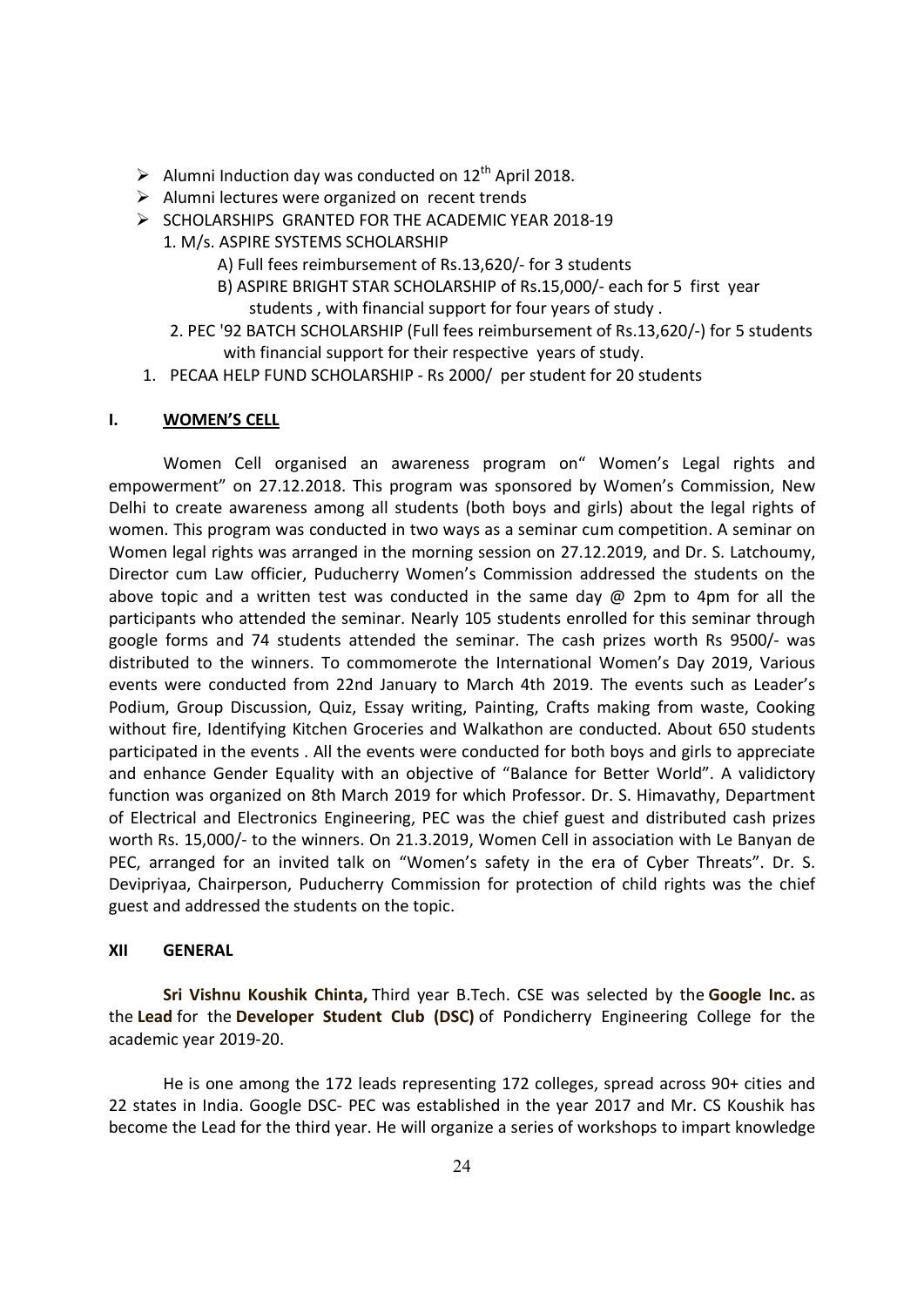in developing Android apps for the benefit of the students of PEC and other interested candidates in and around the U.T. of Puducherry.

PEC-Google-Developer Students Club (DSC) has launched a new app compatible for Android mobile phones (available in Playstore) named PEC-INFO. This app helps the students and staff to have quick access to the news and events, details about department and IP&RP Cell. This app is developed by Mr. CS Koushik and Mr. Sam Benjamin, the student Leads of the club functioning in PEC. The PEC Yellow Pages app launched in the month of March, 2018 is updated to include a few admin staff and available in Playstore.

#### NPTEL – (National Programme on Technology Enhanced Learning)

 During January to April 2018, 57 courses were registered in various fields. 397 students registered for examination. 1 student received gold medal, 5 students were toppers and 170 students got ELITE certificate. Out of 2750 local chapter colleges, PEC ranked 44 and obtained AA ranking.

During July to October 2018, 42 courses were registered in various fields. 789 students registered for examination. 9 students received gold medal, 7 students were toppers and 242 students got ELITE certificate. Out of 2750 local chapter colleges, PEC ranked 44 and obtained AA ranking.

#### TECHNICAL EDUCATION QUALITY IMPROVEMENT PROGRAMME PHASE – III (TEQIP)

Following are the TEQIP activities for the year 2018-19:

- $\triangleright$  An amount of Rs.7.00 crores has been sanctioned under TEQIP III.
- $\triangleright$  An amount of Rs.1.28 crores has been received during 2018-19.
- $\triangleright$  Rs.25.39 lakhs has been spent towards Assistantship.
- $\triangleright$  Rs.3,22,777/- has been spent towards arranging Faculty and Staff Development Programme.
- $\triangleright$  Rs.17,30,894/- has been spent towards Institutional Management Capacity Enhancement.
- $\triangleright$  Rs.3,14,495/- has been towards weak student support.
- $\triangleright$  64 Research scholars have been provided with Research Assistantship.

#### FUND FOR IMPROVEMENT OF S&T INFRASTRUCTURE (FIST) PROGRAMME

The Department of Science and Technology (DST) has sanctioned 100 Lakhs to PEC through Fund for Improvement of S&T Infrastructure (FIST) project in November 2014 to develop latest infrastructure to support research and laboratories. Our College has utilized 90%